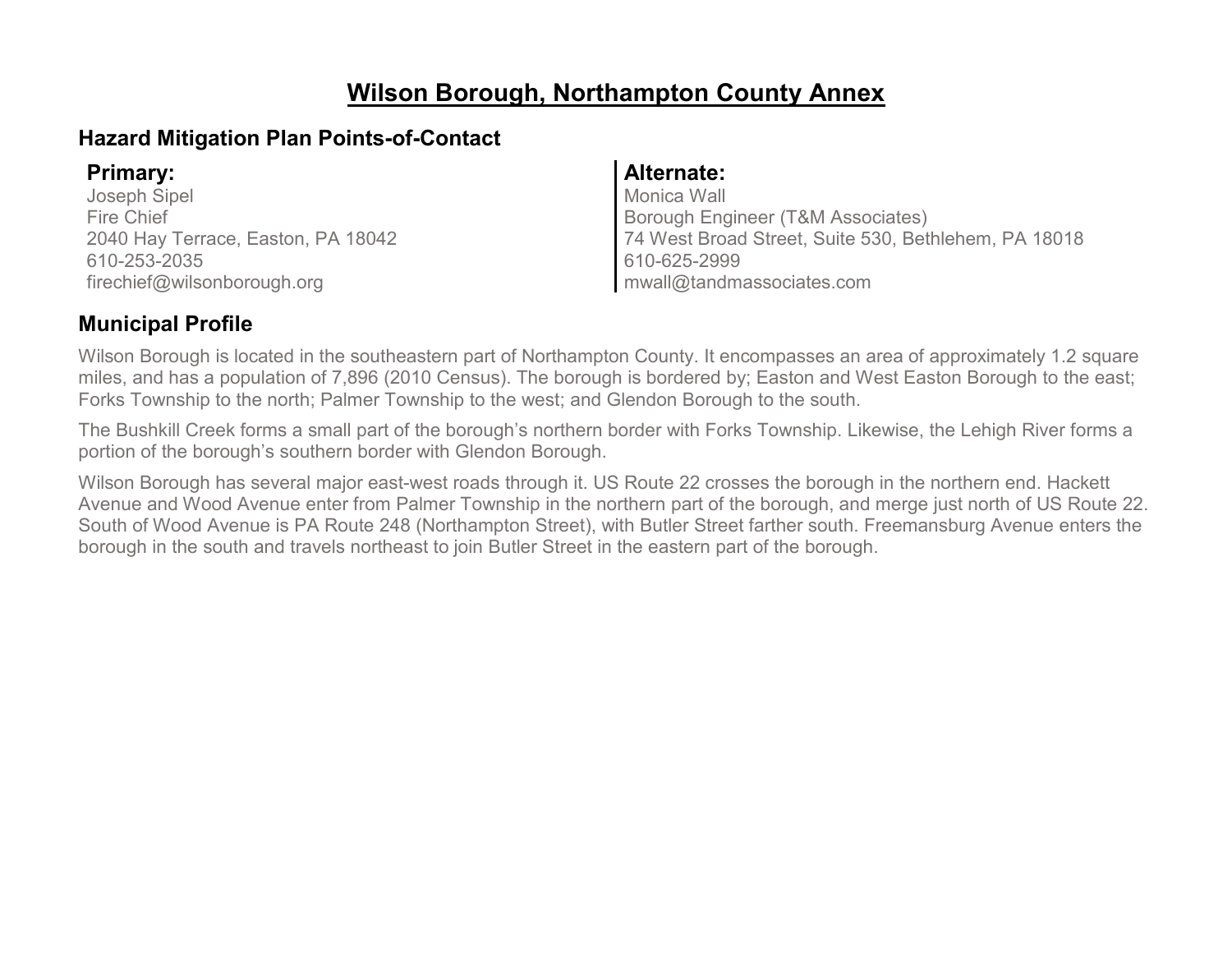### **Municipal Participation**

1. Identify municipal stakeholders to be involved in the planning process such as, floodplain administrator, public works, emergency management, engineers, planners, etc., and include their specific role in the process.

Emanuel Machado, Code Enforcement Office Role: Review permit applications for compliance with the floodplain regulations

Jill A. Garcia, Borough Manager Role: Coordinate hazard mitigation

Joseph Sipel, Fire Chief / Emergency Management Coordinator Role: Respond to hazard events

#### Eric Flowers, Director of Public Works Role: respond to damage from hazard events

T&M Associates – Monica Wall, Borough Engineer Role: Review subdivision and land development plans for compliance with floodplain regulations

2. Identify community stakeholders such as; neighborhood groups, religious groups, major employers / businesses, etc., that will be informed and / or involved in the planning process and describe how they will be involved.

There are no neighborhood groups, religious groups, major employers or major businesses located within or affected by the NFIP Special Flood Hazard Area (SFHA).

3. Describe how the public **will be engaged** in the current planning process examples, newsletters, social media, etc., **and how they were engaged** since the 2013 Hazard Mitigation Plan.

Only eight (8) residents live within the SFHA. They will be notified of the current planning process by mailer.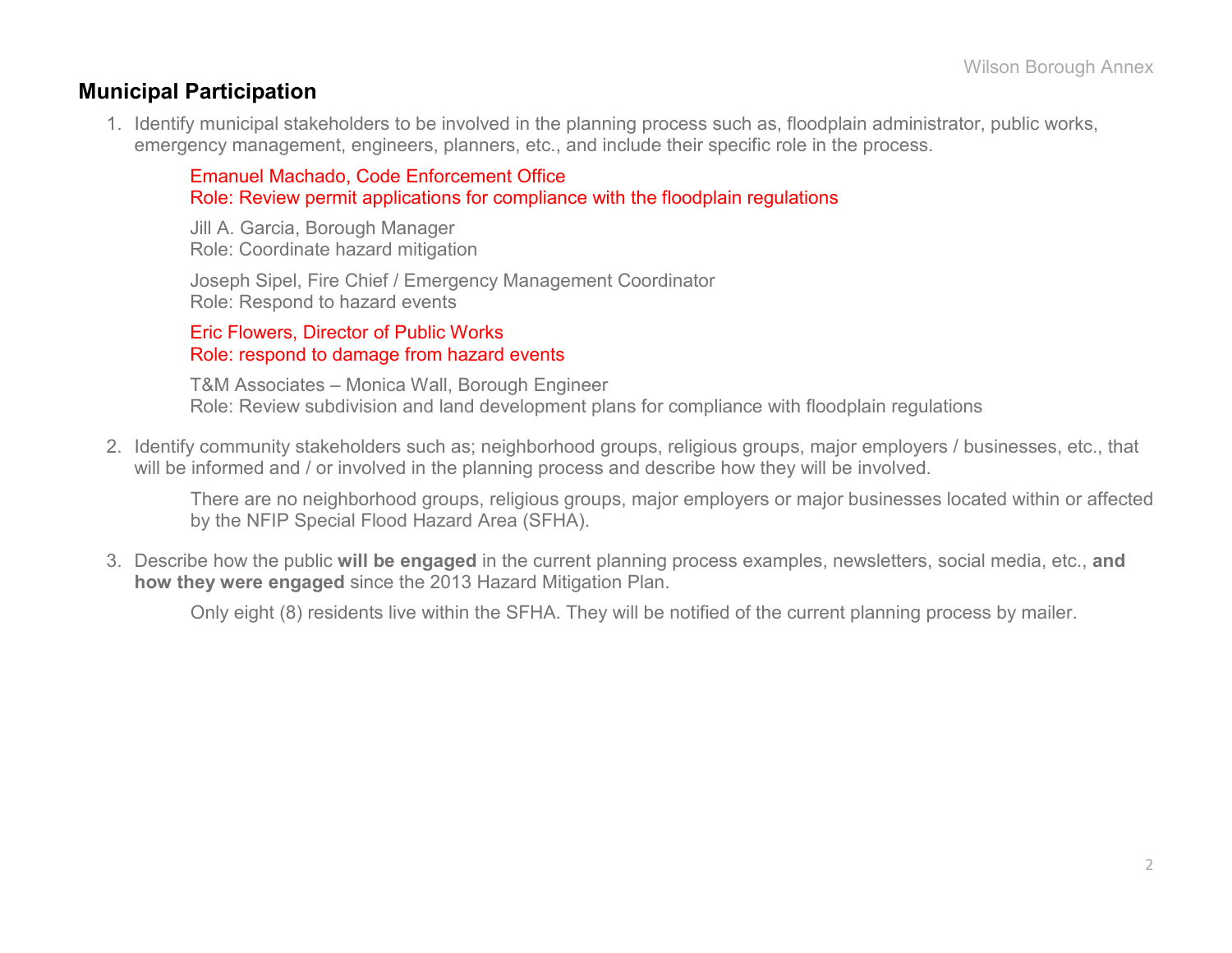# **Compliance with the National Flood Insurance Program (NFIP)**

| <b>Topic</b>                                                                                                                                      | Identify source of information, if<br>different from the one listed.  | <b>Additional Comments</b>                                                                                                |  |  |
|---------------------------------------------------------------------------------------------------------------------------------------------------|-----------------------------------------------------------------------|---------------------------------------------------------------------------------------------------------------------------|--|--|
| <b>1. Staff Resources</b>                                                                                                                         |                                                                       |                                                                                                                           |  |  |
| Is the Community Floodplain Administrator (FPA) or NFIP Coordinator certified?                                                                    | <b>Community FPA</b>                                                  | The Floodplain Administrator is not<br>currently certified.                                                               |  |  |
| Is floodplain management an auxiliary function?                                                                                                   | <b>Community FPA</b>                                                  |                                                                                                                           |  |  |
| Provide an explanation of NFIP administration services (e.g., permit review, GGIS,<br>education or outreach, inspections, engineering capability) | <b>Community FPA</b>                                                  | NFIP administration services<br>include permit review & inspections.                                                      |  |  |
| What are the barriers to running an effective NFIP program in the community, if any?                                                              | <b>Community FPA</b>                                                  | Funding is a potential barrier.<br>Please note - there are only 2 NFIP<br>policies in Wilson Borough.                     |  |  |
| 2. Compliance History                                                                                                                             |                                                                       |                                                                                                                           |  |  |
| Is the community in good standing with the NFIP?                                                                                                  | State NFIP Coordinator, FEMA NFIP<br>Specialist, or community records | Yes                                                                                                                       |  |  |
| Are there any outstanding compliance issues (i.e., current violations)?                                                                           |                                                                       | There are no outstanding<br>compliance issues.                                                                            |  |  |
| When was the most recent Community Assistance Visits (CAV) or Community<br>Assistance Contact (CAC)?                                              |                                                                       | The date of the most recent CAV or<br>CAC is unknown.                                                                     |  |  |
| Is a CAV or CAC scheduled or needed?                                                                                                              |                                                                       | A CAV is not needed or scheduled<br>due to the vary small area of the<br>Borough physically located in the<br>SFHA.       |  |  |
| 3. Regulation                                                                                                                                     |                                                                       |                                                                                                                           |  |  |
| When did the community enter the NFIP?                                                                                                            | <b>NFIP Community Status Book</b>                                     | 1980                                                                                                                      |  |  |
| Are the Flood Insurance Rate Maps (FIRMs) digital or paper?<br>How are residents assisted with mapping?                                           | <b>Community FPA</b>                                                  | FIRM's are digital. The Borough can<br>search for individual properties by<br>"search by address" on the FEMA<br>website. |  |  |
| Do floodplain regulations meet or exceed FEMA or State minimum requirements?<br>If so, in what ways?                                              | <b>Community FPA</b>                                                  | Wilson Borough's floodplain<br>regulations meet FEMA<br>requirements. The floodplain<br>ordinance was updated in 2014.    |  |  |
| Describe the permitting process                                                                                                                   | Community FPA, State, FEMA NFIP                                       | Permitting is administered through<br>the Borough's Floodplain<br>Administrator.                                          |  |  |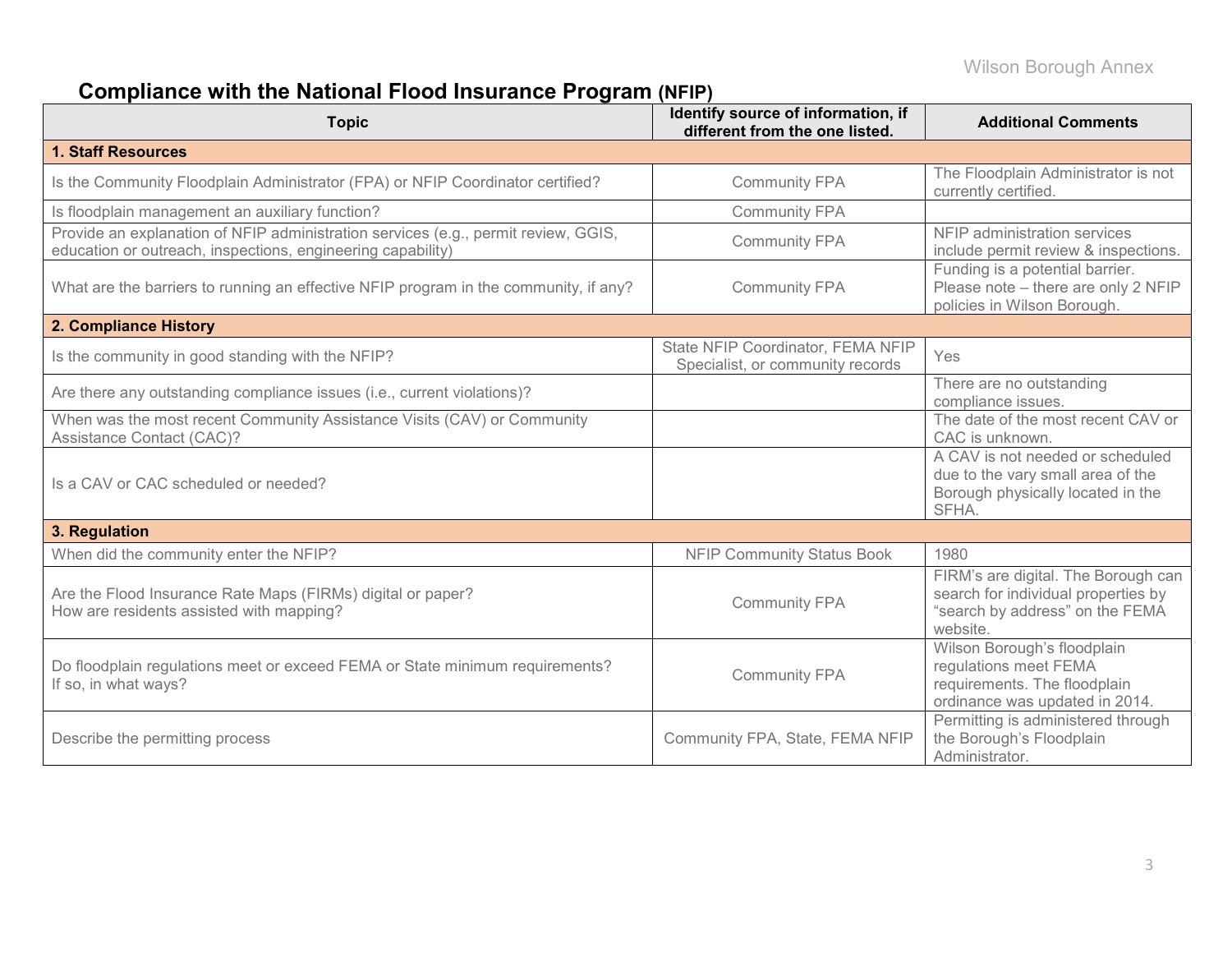### **Compliance with the National Flood Insurance Program (NFIP) –** *continued*

| Topic                                                                                                                                            | Identify source of information, if<br>different from the one listed.     | <b>Additional Comments</b>                          |
|--------------------------------------------------------------------------------------------------------------------------------------------------|--------------------------------------------------------------------------|-----------------------------------------------------|
| <b>4. Insurance Summary</b>                                                                                                                      |                                                                          |                                                     |
| How many NFIP policies are in the community?<br>What is the total premium and coverage?                                                          | State NFIP Coordinator or<br><b>FEMA NFIP Specialist</b>                 | There are 2 NFIP policies in Wilson<br>Borough.     |
| How many claims have been paid in the community? What is the total amount of<br>paid claims? How many substantial damage claims have there been? | FEMA NFIP or<br><b>Insurance Specialist</b>                              | There have been no claims since<br>the 2013 update. |
| How many structures are exposed to flood risk within the community?                                                                              | <b>Community FPA or GIS Analyst</b>                                      | Three structures are located in the<br>SFHA.        |
| Describe any areas of flood risk with limited NFIP policy coverage                                                                               | Community FPA or<br><b>FEMA Insurance Specialist</b>                     | N/A                                                 |
| 5. Community Rating System (CRS)                                                                                                                 |                                                                          |                                                     |
| Does the community participate in CRS?                                                                                                           | Community FPA, State, or FEMA NFIP                                       | Wilson Borough is not eligible for<br>CRS.          |
| If so, what is the community's CRS Class Ranking?                                                                                                | Flood Insurance Manual<br>(http://www.fema.gov/floodinsurancemanual.gov) | N/A                                                 |
| What categories and activities provide CRS points and how can the Class be<br>improved?                                                          |                                                                          | N/A                                                 |
| Does the plan include CRS planning requirements?                                                                                                 | Community FPA, FEMA CRS<br>Coordinator, or ISO representative            | N/A                                                 |

### **Community Assets**

Community assets are defined to include anything that is important to the character as well as the function of a community, and can be described in four categories, they are; people, economy, natural environment and built environment. Please identify the community assets and location under each category.

#### **1. People**

 Concentrations of vulnerable populations such as the elderly, physically or mentally disabled, non-English speaking, and the medically or chemically dependent.

There are no concentrations of vulnerable populations located in the SFHA in Wilson Borough. Outside of the SFHA, concentrations of vulnerable populations include Easton Hospital, New Eastwood Healthcare & Rehabilitation Center.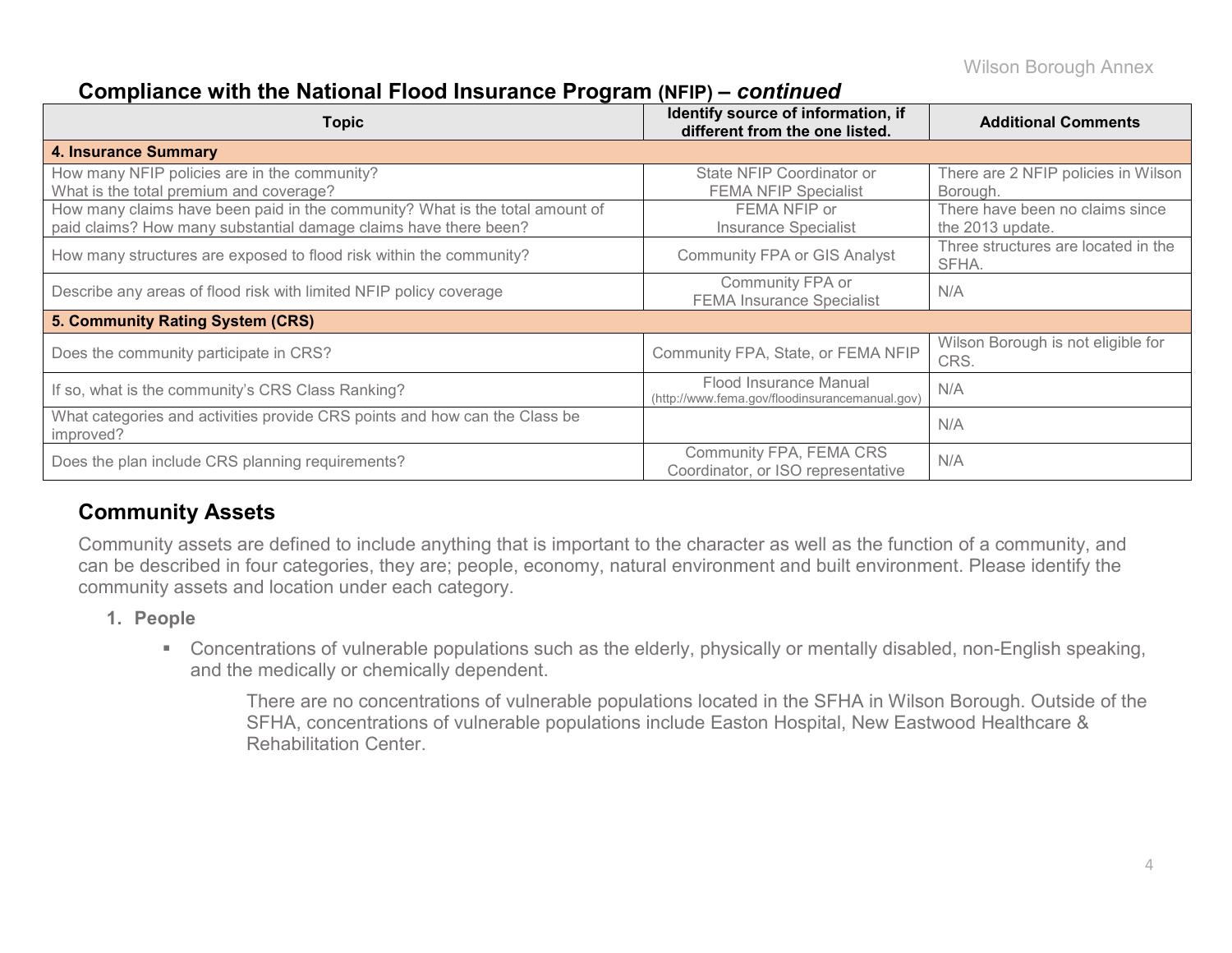### **Community Assets –** *continued*

 Types of visiting populations where large numbers of people are concentrated such as visitors for special events and students.

There are no types of visiting populations located in the SFHA in Wilson Borough. Outside of the SFHA, visitors attend special events at Wilson Area School District facilities.

#### **2. Economy**

Major employers, primary economic sectors such as agriculture and commercial centers where losses would have a severe impact on the community.

There are no major employers, primary economic sectors and/or commercial centers located within the SFHA in Wilson Borough. Outside of the SFHA, major employers and commercial centers include Easton Hospital, shopping centers along 25th Street, and the commercial businesses throughout Wilson Borough.

#### **3. Natural Environment**

Those areas / features that can provide protective functions that reduce the magnitude of hazard events such as, wetlands or riparian areas, and other environmental features important to protect.

There is undeveloped land within the SFHA along the Lehigh River. Only 600 LF of the Lehigh River is located within Wilson Borough.

#### **4. Built Environment**

 Existing structures such as, concentrations of buildings that may be more vulnerable to hazards based on location, age, construction type and / or condition of use.

There are only three (3) structures located within the SFHA in Wilson Borough. Outside of the SFHA, most of the residential housing in the Borough is dense and constructed 75 to 100 years ago.

**Infrastructure systems such as water and wastewater facilities, power utilities, transportation systems,** communication systems, energy pipelines and storage.

Only 500 LF of Lehigh Drive is located within the SFHA in Wilson Borough.

 High potential loss facilities such as, dams, locations that house hazardous materials, military and / or civilian defense installations.

There are no high potential loss facilities located within the SFHA in Wilson Borough.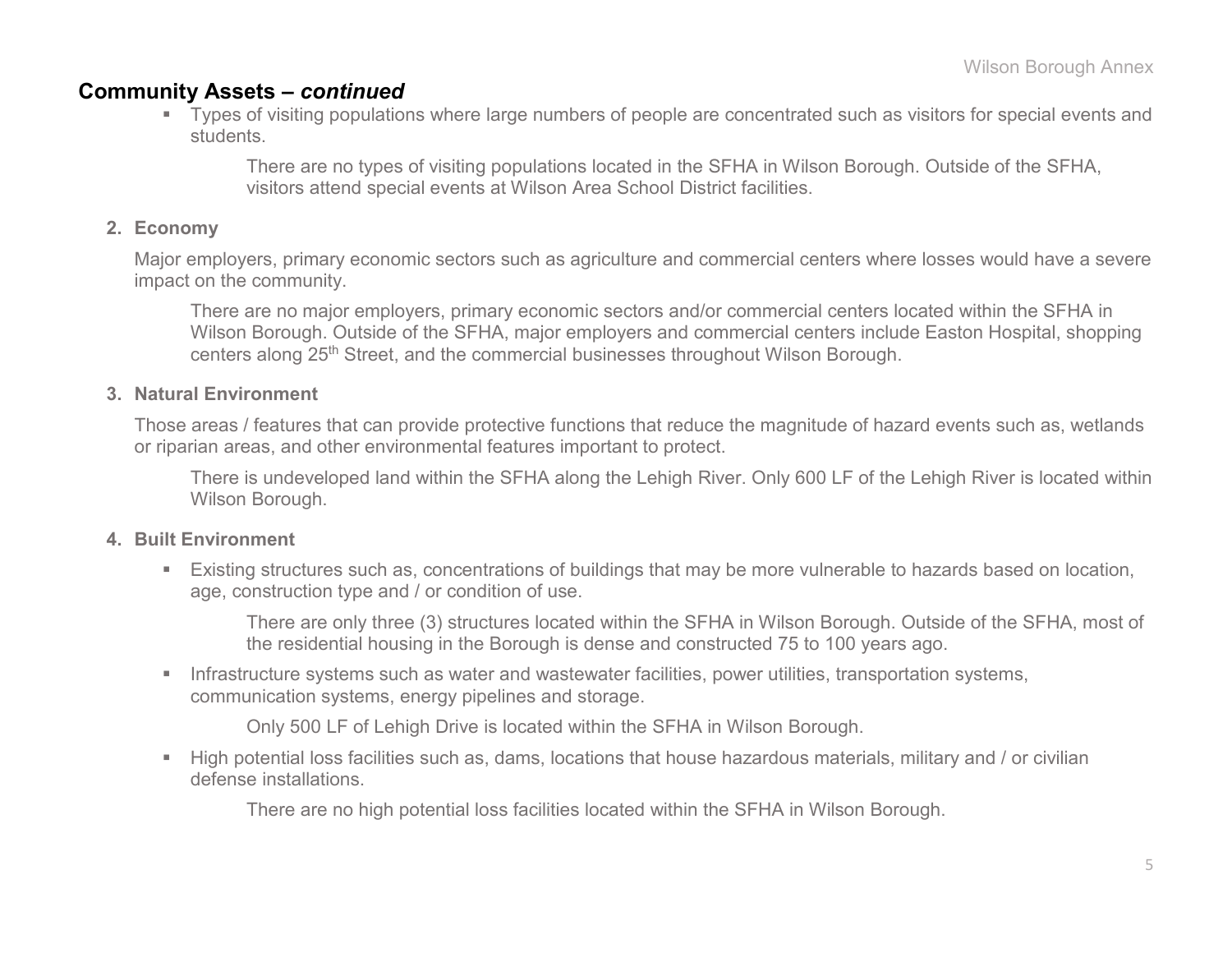### **Community Assets –** *continued*

 Critical facilities such as, hospitals, medical facilities, police and fires stations, emergency operations centers, shelters, schools and airports / heliports.

There are no critical facilities located within the SFHA in Wilson Borough. Outside of the SFHA, critical facilities include Wilson Borough Police Department, Wilson Borough Fire Department, Easton Hospital, and the public schools located within Wilson Borough.

Cultural / historical resources such as, museums, parks, stadiums, etc.

There are no cultural / historic resources located within the SFHA in Wilson Borough. Outside of the SFHA, cultural / historic resources include Meuser Park & Pool, Mary Meuser Library, Wilson High School Stadium, Fisk Field, WAIS Fields, Liberty Park and various historic monuments throughout the Borough.

#### **Capability Assessment**

|                          |                                                                        |                                                                                                                                             | <b>Status</b>   |                                                                              | <b>Effect on</b>                                              |                                                                                                  | Has the 2013                                                               | How can                              |  |
|--------------------------|------------------------------------------------------------------------|---------------------------------------------------------------------------------------------------------------------------------------------|-----------------|------------------------------------------------------------------------------|---------------------------------------------------------------|--------------------------------------------------------------------------------------------------|----------------------------------------------------------------------------|--------------------------------------|--|
| Capability               | $\checkmark$ Regulatory<br>$\checkmark$ Tools<br>$\checkmark$ Programs | Development<br>Department /<br><b>Date</b><br>Place<br>Under<br><b>Agency</b><br><b>Adopted</b><br>Responsible<br>or<br>르<br><b>Updated</b> |                 | <b>Hazard Loss</b><br><b>Reduction:</b><br>-Supports<br>-Neutral<br>-Hinders | <b>Change since</b><br>2013 Plan?<br>+ Positive<br>- Negative | Plan been<br>integrated<br>into the<br><b>Regulatory</b><br><b>Tool/Program</b><br>? If so, how? | these<br>capabilities<br>be expanded<br>and improved<br>to reduce<br>risk? | <b>Additional</b><br><b>Comments</b> |  |
|                          | Comprehensive Plan                                                     |                                                                                                                                             |                 |                                                                              |                                                               |                                                                                                  |                                                                            |                                      |  |
|                          | Capital Improvement Plan                                               |                                                                                                                                             |                 |                                                                              |                                                               |                                                                                                  |                                                                            |                                      |  |
|                          | Economic Development Plan                                              |                                                                                                                                             |                 |                                                                              |                                                               |                                                                                                  |                                                                            |                                      |  |
| ulatory                  | Continuity of Operations Plan                                          |                                                                                                                                             |                 |                                                                              |                                                               |                                                                                                  |                                                                            |                                      |  |
|                          | Stormwater Management Plan /<br>Ordinance                              | $\overline{X}$                                                                                                                              | Updated<br>2007 | Borough<br>Engineer                                                          | S                                                             | $+$                                                                                              |                                                                            |                                      |  |
| & Regi                   | Open Space Management Plan<br>(or Parks/Rec., Greenways Plan)          |                                                                                                                                             |                 |                                                                              |                                                               |                                                                                                  |                                                                            |                                      |  |
|                          | Natural Resource Protection Plan                                       |                                                                                                                                             |                 |                                                                              |                                                               |                                                                                                  |                                                                            |                                      |  |
| Planning                 | <b>Transportation Plan</b>                                             |                                                                                                                                             |                 |                                                                              |                                                               |                                                                                                  |                                                                            |                                      |  |
| - 4                      | <b>Historic Preservation Plan</b>                                      |                                                                                                                                             |                 |                                                                              |                                                               |                                                                                                  |                                                                            |                                      |  |
| $\overline{\phantom{0}}$ | Floodplain Management Plan                                             |                                                                                                                                             |                 |                                                                              |                                                               |                                                                                                  |                                                                            |                                      |  |
|                          | <b>Farmland Preservation</b>                                           |                                                                                                                                             |                 |                                                                              |                                                               |                                                                                                  |                                                                            |                                      |  |
|                          | <b>Evacuation Plan</b>                                                 |                                                                                                                                             |                 |                                                                              |                                                               |                                                                                                  |                                                                            |                                      |  |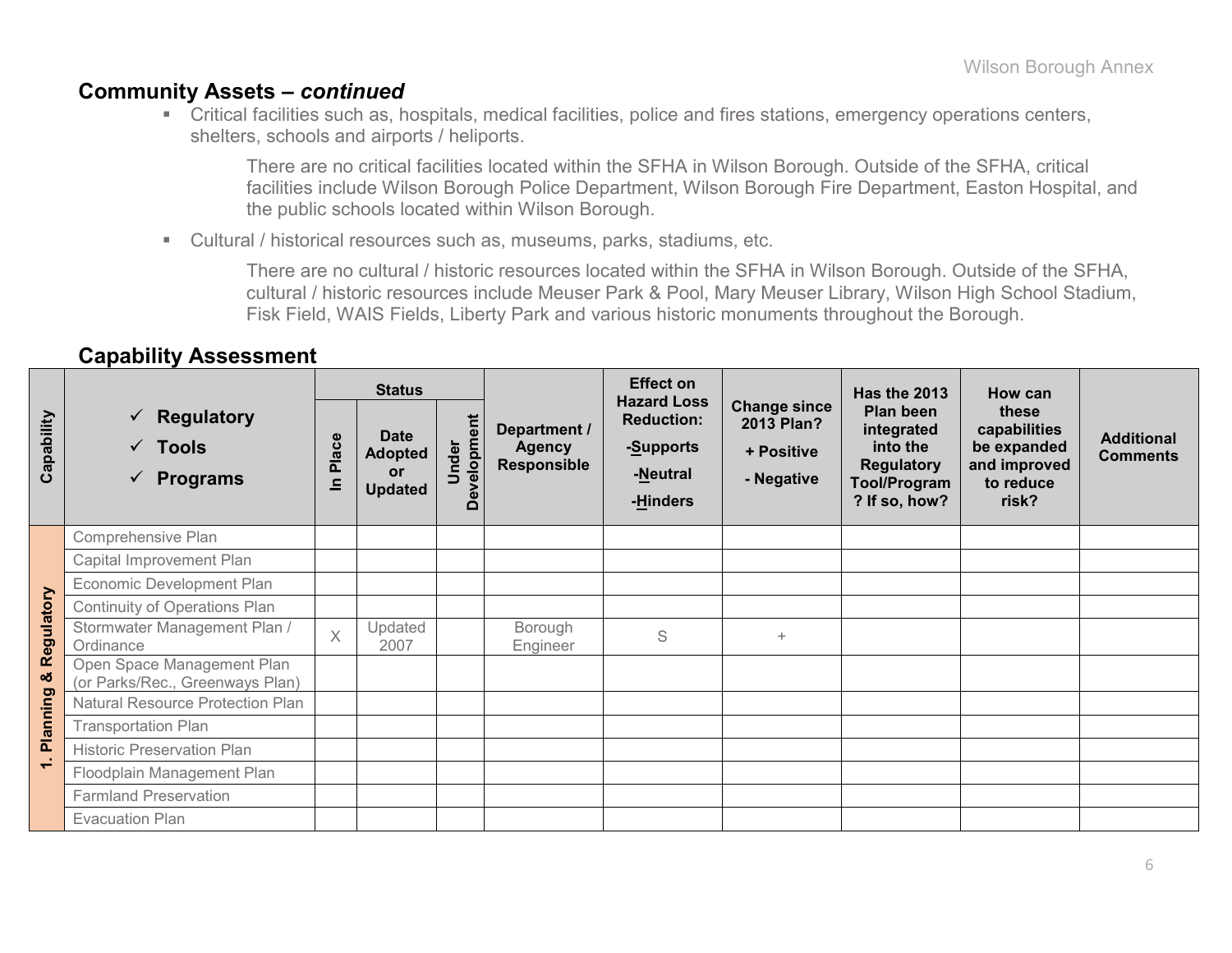|                | <b>Status</b><br>$\checkmark$ Regulatory<br>Under<br>Development<br>Department /<br><b>Date</b><br>$\checkmark$ Tools<br><b>Agency</b><br><b>Adopted</b><br>Place<br><b>Responsible</b><br><b>or</b><br>$\checkmark$ Programs<br><b>Updated</b><br>드 |                |                                                                              |                                                               | <b>Effect on</b>                                                                                 |                                                                            | <b>Has the 2013</b>                  | How can |  |
|----------------|------------------------------------------------------------------------------------------------------------------------------------------------------------------------------------------------------------------------------------------------------|----------------|------------------------------------------------------------------------------|---------------------------------------------------------------|--------------------------------------------------------------------------------------------------|----------------------------------------------------------------------------|--------------------------------------|---------|--|
| Capability     |                                                                                                                                                                                                                                                      |                | <b>Hazard Loss</b><br><b>Reduction:</b><br>-Supports<br>-Neutral<br>-Hinders | <b>Change since</b><br>2013 Plan?<br>+ Positive<br>- Negative | Plan been<br>integrated<br>into the<br><b>Regulatory</b><br><b>Tool/Program</b><br>? If so, how? | these<br>capabilities<br>be expanded<br>and improved<br>to reduce<br>risk? | <b>Additional</b><br><b>Comments</b> |         |  |
|                | Disaster Recovery Plan                                                                                                                                                                                                                               |                |                                                                              |                                                               |                                                                                                  |                                                                            |                                      |         |  |
|                | <b>Hazard Mitigation Plan</b>                                                                                                                                                                                                                        | $\times$       | 11/2018                                                                      | County<br>Emergency<br>Management<br>Agency                   | S                                                                                                | $\ddot{}$                                                                  | N/A                                  |         |  |
| Regulatory     | <b>Emergency Operations Plan</b>                                                                                                                                                                                                                     | $\times$       | 11/2019                                                                      | Emergency<br>Management<br>Coordinator                        | S                                                                                                | $+$                                                                        |                                      |         |  |
| oð             | <b>Zoning Regulations</b>                                                                                                                                                                                                                            | $\times$       | 12/2012                                                                      | Code Office                                                   | S                                                                                                | $+$                                                                        |                                      |         |  |
|                | <b>Floodplain Regulations</b>                                                                                                                                                                                                                        | $\overline{X}$ | Updated<br>2014                                                              | Code Office                                                   | S                                                                                                | $\ddot{}$                                                                  |                                      |         |  |
| Planning       | <b>NFIP Participation</b>                                                                                                                                                                                                                            | $\times$       |                                                                              | Borough<br>Manager                                            | S                                                                                                | $+$                                                                        |                                      |         |  |
| $\overline{ }$ | <b>Building Code</b>                                                                                                                                                                                                                                 | $\times$       | January<br>2007                                                              | Code Office                                                   | S                                                                                                | $+$                                                                        |                                      |         |  |
|                | Fire Code                                                                                                                                                                                                                                            | $\times$       | August<br>2009                                                               | Fire<br>Department                                            |                                                                                                  |                                                                            |                                      |         |  |
|                | Other                                                                                                                                                                                                                                                |                |                                                                              |                                                               |                                                                                                  |                                                                            |                                      |         |  |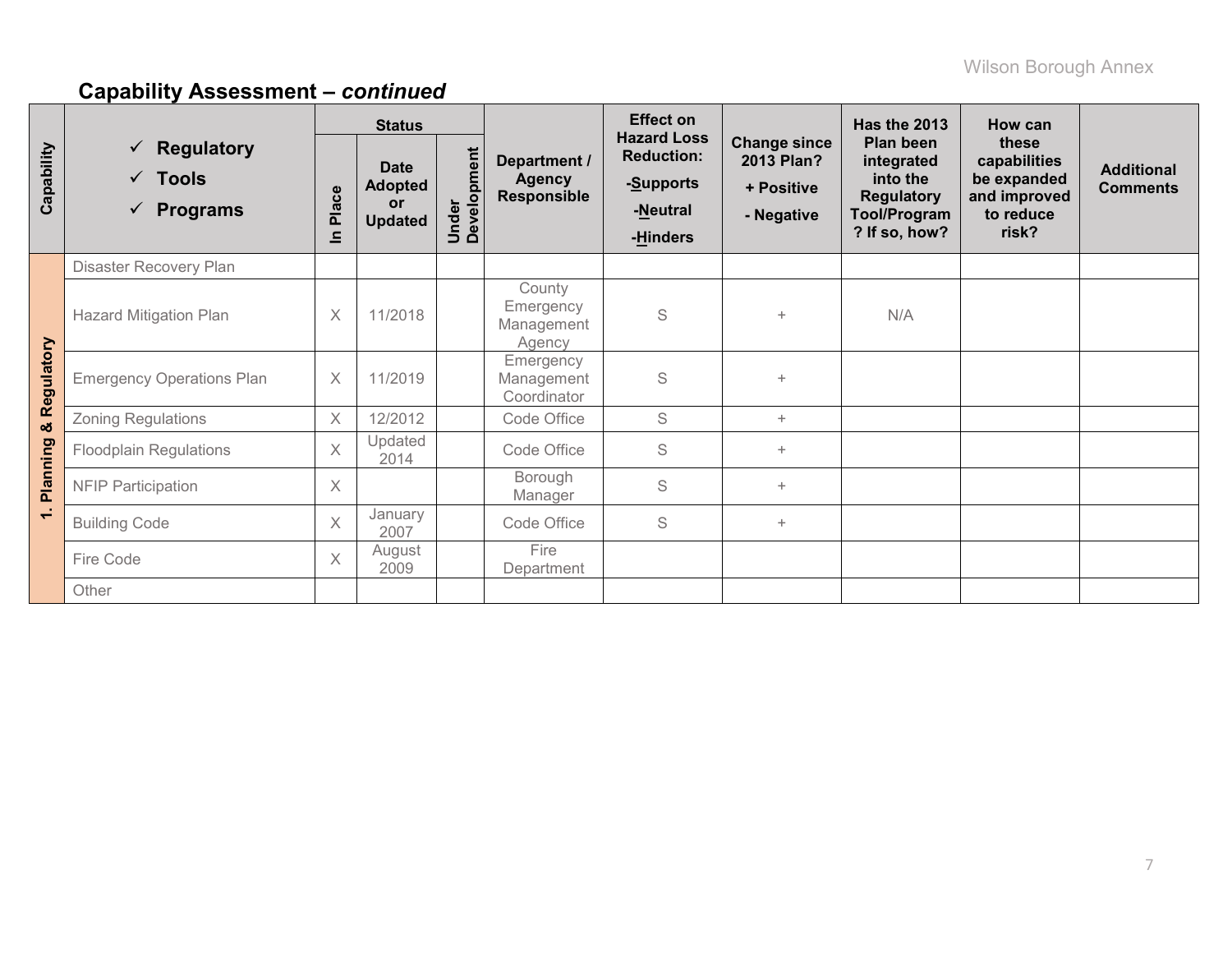| apability<br>ပ | $\checkmark$ Staff<br><b>Personnel</b><br>$\checkmark$<br><b>Resources</b><br>✓                                                  | <b>Yes</b> | <b>No</b> | Department /<br><b>Agency</b>          | Change<br><b>since 2013</b><br>Plan?<br>+ Positive<br>- Negative | How can these<br>capabilities be<br>expanded and<br>improved to<br>reduce risk? | <b>Additional</b><br><b>Comments</b> |
|----------------|----------------------------------------------------------------------------------------------------------------------------------|------------|-----------|----------------------------------------|------------------------------------------------------------------|---------------------------------------------------------------------------------|--------------------------------------|
|                | Planners (with land use / land development knowledge)                                                                            | X          |           | Borough<br>Manager                     | <b>No</b>                                                        |                                                                                 |                                      |
|                | Planners or engineers (with natural and / or human-caused hazards<br>knowledge)                                                  | $\times$   |           | Code Office                            | <b>No</b>                                                        |                                                                                 |                                      |
| Technology     | Engineers or professionals trained in building and / or infrastructure<br>construction practices (including building inspectors) | X          |           | Emergency<br>Management<br>Coordinator | <b>No</b>                                                        |                                                                                 |                                      |
| οð             | <b>Emergency Manager</b>                                                                                                         | X          |           | Code Office                            | <b>No</b>                                                        |                                                                                 |                                      |
|                | Floodplain administrator / manager                                                                                               |            |           |                                        |                                                                  |                                                                                 |                                      |
| Administrative | Land surveyors                                                                                                                   | $\times$   |           | Borough<br>Manager                     | <b>No</b>                                                        |                                                                                 |                                      |
|                | Staff familiar with the hazards of the community                                                                                 |            |           |                                        |                                                                  |                                                                                 |                                      |
|                | Personnel skilled in Geographical Information Systems (GIS) and / or<br>FEMA's HAZUS program                                     | $\times$   |           | Borough<br>Engineer                    | <b>No</b>                                                        |                                                                                 |                                      |
| $\mathbf{N}$   | Grant writers or fiscal staff to handle large / complex grants                                                                   | $\times$   |           | Borough<br>Manager                     | <b>No</b>                                                        |                                                                                 |                                      |
|                | Other                                                                                                                            |            |           |                                        |                                                                  |                                                                                 |                                      |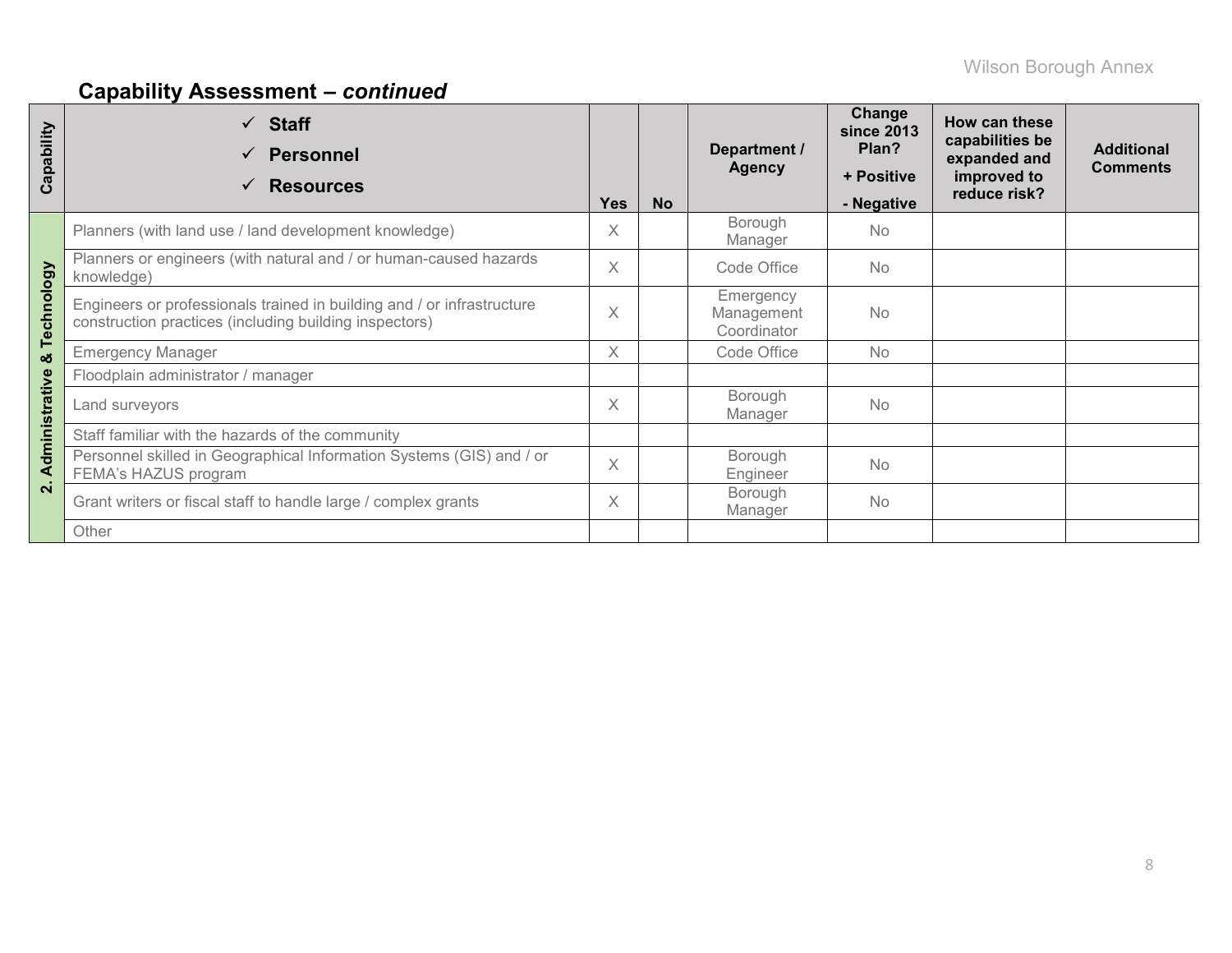| Capability                 |                                                         | <b>Yes</b>                         | <b>No</b> | Department /<br><b>Agency</b> | <b>Change since</b><br>2013 Plan?<br>+ Positive<br>- Negative | How can these<br>capabilities be<br>expanded and<br>improved to<br>reduce risk? | <b>Additional</b><br><b>Comments</b> |
|----------------------------|---------------------------------------------------------|------------------------------------|-----------|-------------------------------|---------------------------------------------------------------|---------------------------------------------------------------------------------|--------------------------------------|
|                            | Capital improvement programming                         |                                    |           |                               |                                                               |                                                                                 |                                      |
| ഗ<br>$\epsilon$            | <b>Community Development Block Grants (CDBG)</b>        | $\checkmark$<br>$\curvearrowright$ |           | Borough<br>Engineer           | No                                                            |                                                                                 |                                      |
| Б                          | Special purposes taxes                                  |                                    |           |                               |                                                               |                                                                                 |                                      |
| ഗ<br>$\boldsymbol{\omega}$ | Gas / Electricity utility fees                          |                                    |           |                               |                                                               |                                                                                 |                                      |
| <u>ስረ</u><br>ಹ             | Water / Sewer fees                                      |                                    |           |                               |                                                               |                                                                                 |                                      |
| 6                          | Stormwater utility fees                                 |                                    |           |                               |                                                               |                                                                                 |                                      |
| Fina                       | Development impact fees                                 |                                    |           |                               |                                                               |                                                                                 |                                      |
|                            | General obligation, revenue, and / or special tax bonds |                                    |           |                               |                                                               |                                                                                 |                                      |
| ∾                          | Partnering arrangements or intergovernmental agreements |                                    |           |                               |                                                               |                                                                                 |                                      |
|                            | Other                                                   |                                    |           |                               |                                                               |                                                                                 |                                      |

| Capability    | Program<br>Organization                                                                                                                                           | <b>Yes</b> | <b>No</b> | Department /<br><b>Agency</b> | <b>Change since</b><br>2013 Plan?<br>+ Positive<br>- Negative | How can these<br>capabilities be<br>expanded and<br>improved to<br>reduce risk? | <b>Additional</b><br><b>Comments</b> |
|---------------|-------------------------------------------------------------------------------------------------------------------------------------------------------------------|------------|-----------|-------------------------------|---------------------------------------------------------------|---------------------------------------------------------------------------------|--------------------------------------|
|               | <b>Firewise Communities Certification</b>                                                                                                                         |            | X         |                               |                                                               |                                                                                 |                                      |
|               | <b>StormReady Certification</b>                                                                                                                                   |            | X         |                               |                                                               |                                                                                 |                                      |
|               | Natural disaster or safety-related school programs                                                                                                                |            | Χ         |                               |                                                               |                                                                                 |                                      |
| Outreach<br>ಯ | Ongoing public education or information programs such as,<br>responsible water use, fire safety, household preparedness, and<br>environmental education.          | X          |           | Borough<br>Manager            | <b>No</b>                                                     |                                                                                 |                                      |
| Education     | Public-private partnership initiatives addressing disaster related<br>issues.                                                                                     |            | X         |                               |                                                               |                                                                                 |                                      |
|               | Local citizen groups or non-profit organizations focused on<br>environmental protection, emergency preparedness, access and<br>functional needs populations, etc. |            | Χ         |                               |                                                               |                                                                                 |                                      |
|               | Other                                                                                                                                                             |            |           |                               |                                                               |                                                                                 |                                      |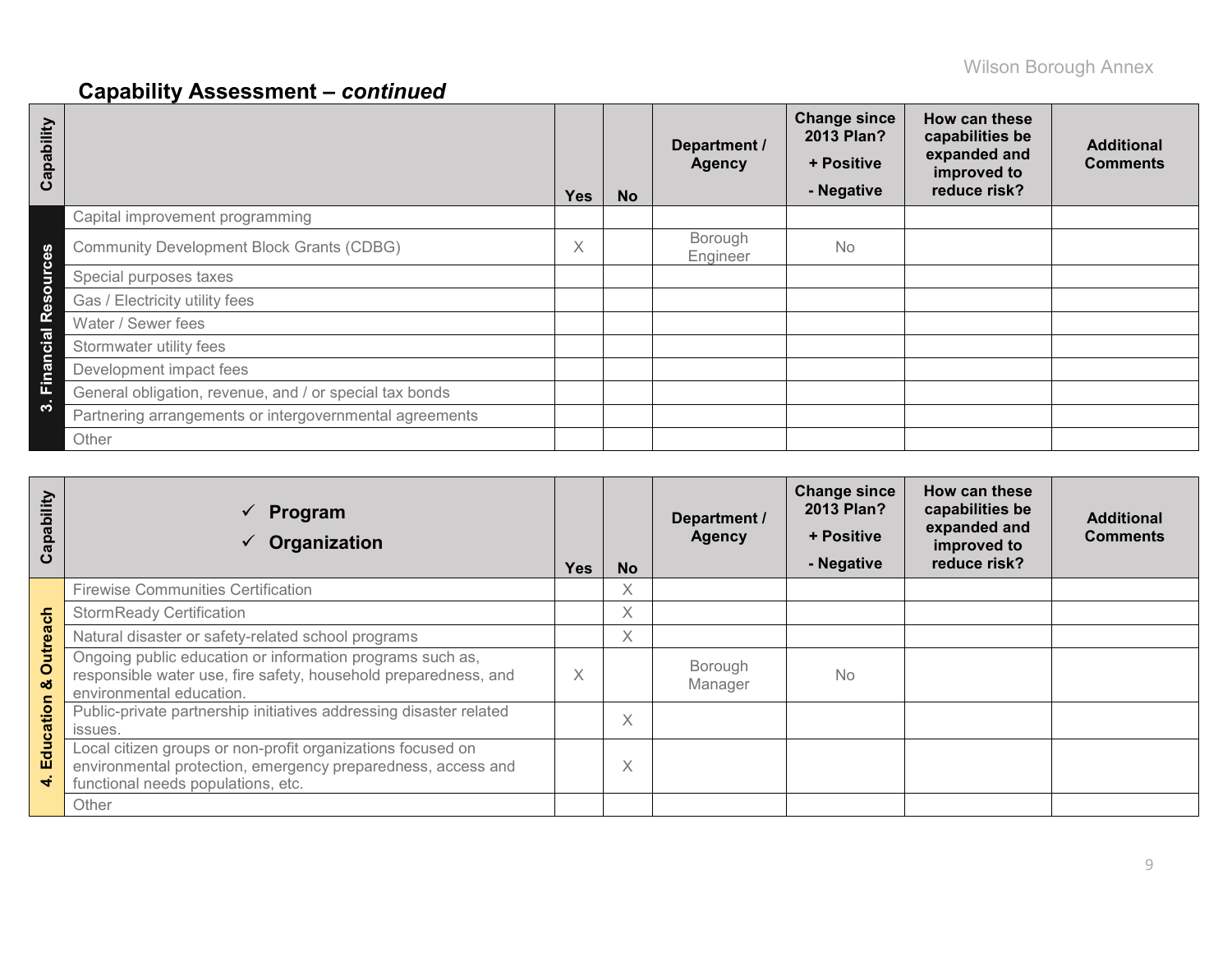| E<br>ᅙ            |                                |         | <b>Degree of Capability</b> |      | <b>Change since the 2013 Hazard</b><br><b>Mitigation Plan?</b> | <b>Additional Comments</b> |
|-------------------|--------------------------------|---------|-----------------------------|------|----------------------------------------------------------------|----------------------------|
| <u>թզ</u><br>ပိ   |                                | Limited | <b>Moderate</b>             | High | If so, how?                                                    |                            |
|                   | <b>Planning and Regulatory</b> |         |                             | Χ    | No Change                                                      |                            |
| Self –<br>essment | Administrative and Technical   |         |                             | Χ    | No Change                                                      |                            |
| <u>ທີ່ 8</u>      | Financial                      | Χ       |                             |      | No Change                                                      |                            |
| ⋖                 | <b>Education and Outreach</b>  |         |                             | Χ    | No Change                                                      |                            |

## **Known or Anticipated Future Development / Redevelopment**

| Development /<br><b>Property Name</b> | <b>Type of Development</b>  | <b>Number of Structures</b> | Location                               | <b>Known Hazard Zone</b> | <b>Description / Status</b> |
|---------------------------------------|-----------------------------|-----------------------------|----------------------------------------|--------------------------|-----------------------------|
| LIDL                                  | Commercial<br>Redevelopment |                             | 25th Street and<br>Freemansburg Avenue | No Hazard Zone           | Under Construction          |
| Wilson Area<br><b>School District</b> | Parking Lot                 |                             | Butler and 21 <sup>st</sup> Street     | No Hazard Zone           | Site design is in progress  |

## **Natural & Non-Natural Event History Specific to Wilson Borough**

| <b>Type of Event and Date(s)</b>        | <b>FEMA Disaster #</b><br>(if applicable) | Local Damage(s) or Loss(es)                                                |
|-----------------------------------------|-------------------------------------------|----------------------------------------------------------------------------|
| Pennsylvania COVID-19 Pandemic - 1/2020 | DR-4506-PA                                | Emergency Protective measures to combat COVID-19 Pandemic.                 |
| <b>Remnants of Hurricane Ida</b>        | <b>DR-4618-PA</b>                         | Assistance to eligible individuals and families affected by this disaster. |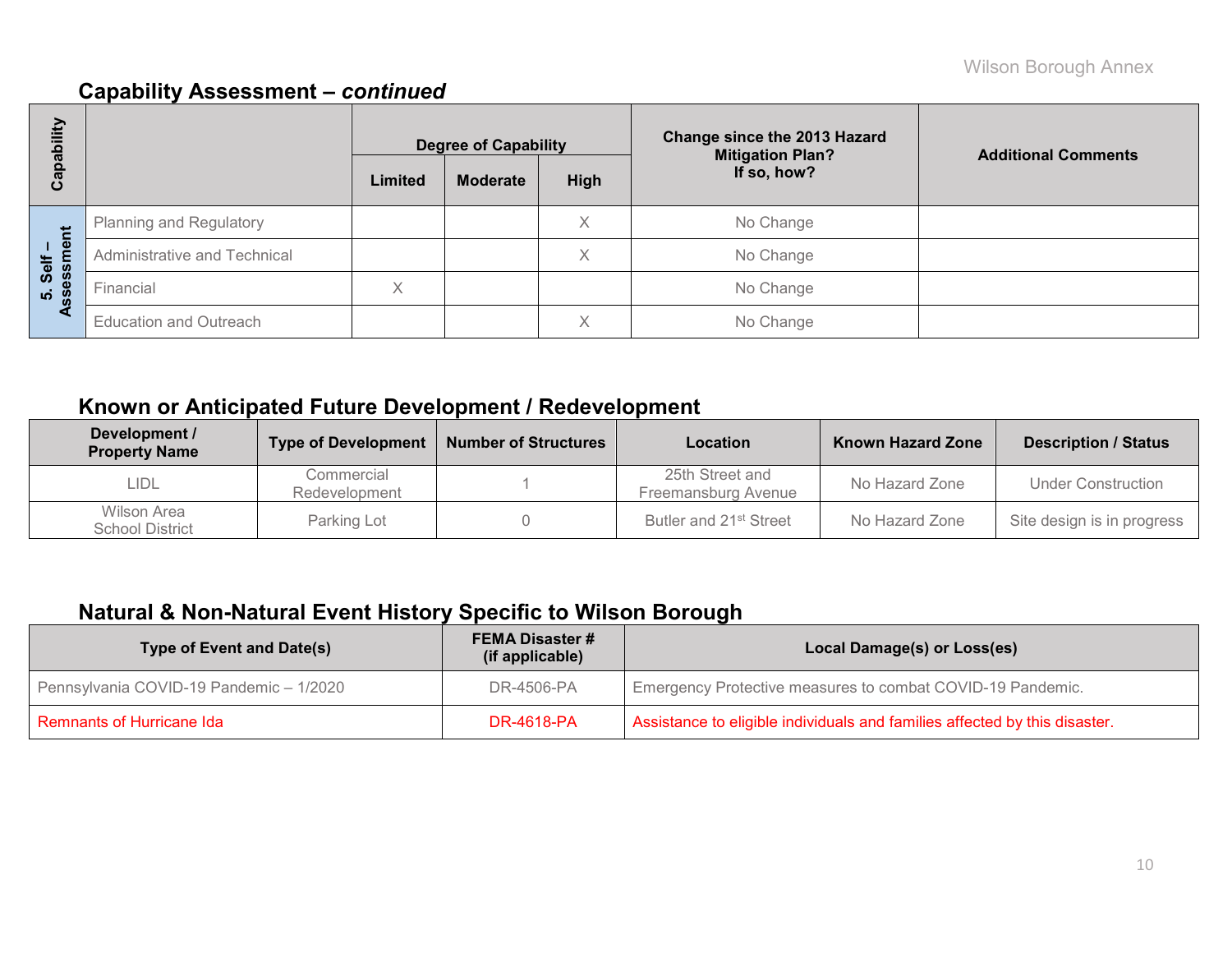# **2013 Municipal Action Plan Status**

|                |                                                                                                                                                                                                                                                                                                                                                                                                                                                                                                                  |                                     |                      | <b>Status</b> |           |              |                                                                                                                  |  |
|----------------|------------------------------------------------------------------------------------------------------------------------------------------------------------------------------------------------------------------------------------------------------------------------------------------------------------------------------------------------------------------------------------------------------------------------------------------------------------------------------------------------------------------|-------------------------------------|----------------------|---------------|-----------|--------------|------------------------------------------------------------------------------------------------------------------|--|
|                | <b>Existing Mitigation Action</b><br>(from 2013 Hazard Mitigation Plan)                                                                                                                                                                                                                                                                                                                                                                                                                                          | No Progress <sub>/</sub><br>Unknown | Progress<br>$\equiv$ | Continuous    | Completed | Discontinued | <b>Additional Comments</b>                                                                                       |  |
| 1              | Retrofit structures located in hazard-prone areas to protect structures from future<br>damage, with repetitive loss and severe repetitive loss properties as priority.<br>Phase 1: Identify appropriate candidates for retrofitting based on cost-effectiveness<br>versus relocation.<br>Phase 2: Where retrofitting is determined to be a viable option, work with property<br>owners toward implementation of that action based on available funding from FEMA<br>and local match availability.                | $\times$                            |                      |               |           |              | There are no repetitive loss properties<br>in Wilson Borough.                                                    |  |
| $\overline{2}$ | Purchase, or relocate structures located in hazard- prone areas to protect structures<br>from future damage, with repetitive loss and severe repetitive loss properties as<br>priority.<br>Phase 1: Identify appropriate candidates for relocation based on cost-effectiveness<br>versus retrofitting.<br>Phase 2: Where relocation is determined to be a viable option, work with property<br>owners toward implementation of that action based on available funding from FEMA<br>and local match availability. | $\times$                            |                      |               |           |              | There are no repetitive loss properties<br>in Wilson Borough.                                                    |  |
| $\mathbf{3}$   | Maintain compliance with and good-standing in the NFIP including adoption and<br>enforcement of floodplain management requirements (e.g. regulating all new and<br>substantially improved construction in Special Hazard Flood Areas), floodplain<br>identification and mapping, and flood insurance outreach to the community.<br>Further, continue to meet and/or exceed the minimum NFIP standards and criteria<br>through the following NFIP- related continued compliance actions identified below.         |                                     |                      |               | X         |              | The Borough's floodplain ordinance<br>was updated in 2014.<br>Action carried through to the 2018<br>Action Plan. |  |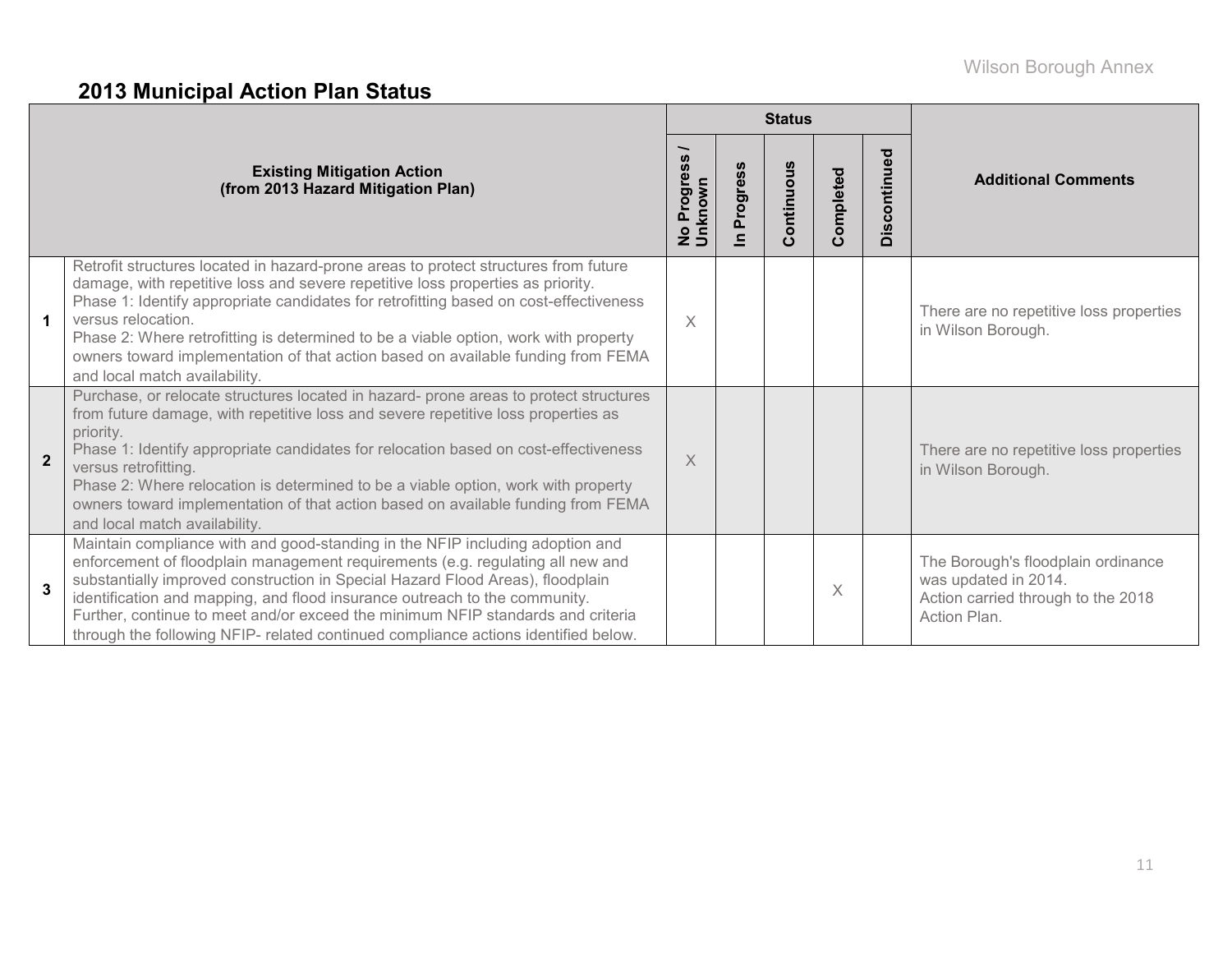# **2013 Municipal Action Plan Status –** *continued*

|                         |                                                                                                                                                                                                                                                                                                                                                                                                                                                                                                                                                                                                                                                                                                                                                                                                                                                                                                                                                                                                                                                    | <b>Status</b>            |             |            |           |              |                                                                                                                    |  |
|-------------------------|----------------------------------------------------------------------------------------------------------------------------------------------------------------------------------------------------------------------------------------------------------------------------------------------------------------------------------------------------------------------------------------------------------------------------------------------------------------------------------------------------------------------------------------------------------------------------------------------------------------------------------------------------------------------------------------------------------------------------------------------------------------------------------------------------------------------------------------------------------------------------------------------------------------------------------------------------------------------------------------------------------------------------------------------------|--------------------------|-------------|------------|-----------|--------------|--------------------------------------------------------------------------------------------------------------------|--|
|                         | <b>Existing Mitigation Action</b><br>(from 2013 Hazard Mitigation Plan)                                                                                                                                                                                                                                                                                                                                                                                                                                                                                                                                                                                                                                                                                                                                                                                                                                                                                                                                                                            | No Progress /<br>Unknown | In Progress | Continuous | Completed | Discontinued | <b>Additional Comments</b>                                                                                         |  |
| $\overline{\mathbf{4}}$ | Conduct and facilitate community and public education and outreach for residents<br>and businesses to include, but not be limited to, the following to promote and effect<br>natural hazard risk reduction:<br>- Provide and maintain links to the HMP website, and regularly post notices on the<br>County/municipal homepage(s) referencing the HMP webpages.<br>- Prepare and distribute informational letters to flood vulnerable property owners and<br>neighborhood associations, explaining the availability of mitigation grant funding to<br>mitigate their properties, and instructing them on how they can learn more and<br>implement mitigation.<br>- Use email notification systems and newsletters to better educate the public on flood<br>insurance, the availability of mitigation grant funding, and personal natural hazard<br>risk reduction measures.<br>- Work with neighborhood associations, civic and business groups to disseminate<br>information on flood insurance and the availability of mitigation grant funding. |                          |             | $\times$   |           |              | The Borough's homepage has been<br>updated to include a link to the Hazard<br>Mitigation Plan (HMP).               |  |
| 5                       | Begin the process to adopt higher regulatory standards to manage flood risk (i.e.<br>increased freeboard, cumulative substantial damage/improvements) and sinkhole<br>risk (e.g. carbonate bedrock standards).                                                                                                                                                                                                                                                                                                                                                                                                                                                                                                                                                                                                                                                                                                                                                                                                                                     |                          |             |            | $\times$  |              | The Borough's floodplain ordinance<br>was updated in 2014. Action carried<br>through to the 2018 Action Plan.      |  |
| $6\phantom{1}$          | Determine if a Community Assistance Visit (CAV) or Community Assistance Contact<br>(CAC) is needed, and schedule if needed.                                                                                                                                                                                                                                                                                                                                                                                                                                                                                                                                                                                                                                                                                                                                                                                                                                                                                                                        |                          | $\times$    |            |           |              |                                                                                                                    |  |
| $\overline{7}$          | Have designated NFIP Floodplain Administrator (FPA) become a Certified Floodplain<br>Manager through the ASFPM, and pursue relevant continuing education training<br>such as FEMA Benefit-Cost Analysis.                                                                                                                                                                                                                                                                                                                                                                                                                                                                                                                                                                                                                                                                                                                                                                                                                                           |                          | $\times$    |            |           |              |                                                                                                                    |  |
| 8                       | Participate in the Community Rating System (CRS) to further manage flood risk and<br>reduce flood insurance premiums for NFIP policyholders. This shall start with the<br>submission to FEMA-DHS of a Letter of Intent to join CRS, followed by the<br>completion and submission of an application to the program once the community's<br>current compliance with the NFIP is established.                                                                                                                                                                                                                                                                                                                                                                                                                                                                                                                                                                                                                                                         |                          |             |            |           | $\mathsf X$  | Wilson Borough is not eligible to<br>participate in the CRS.<br>Action carried through to the 2018<br>Action Plan. |  |
| 9                       | Archive elevation certificates                                                                                                                                                                                                                                                                                                                                                                                                                                                                                                                                                                                                                                                                                                                                                                                                                                                                                                                                                                                                                     |                          | $\times$    |            |           |              |                                                                                                                    |  |
| 10                      | Continue to support the implementation, monitoring, maintenance, and updating of<br>this Plan, as defined in Section 7.0                                                                                                                                                                                                                                                                                                                                                                                                                                                                                                                                                                                                                                                                                                                                                                                                                                                                                                                           |                          |             | X          |           |              |                                                                                                                    |  |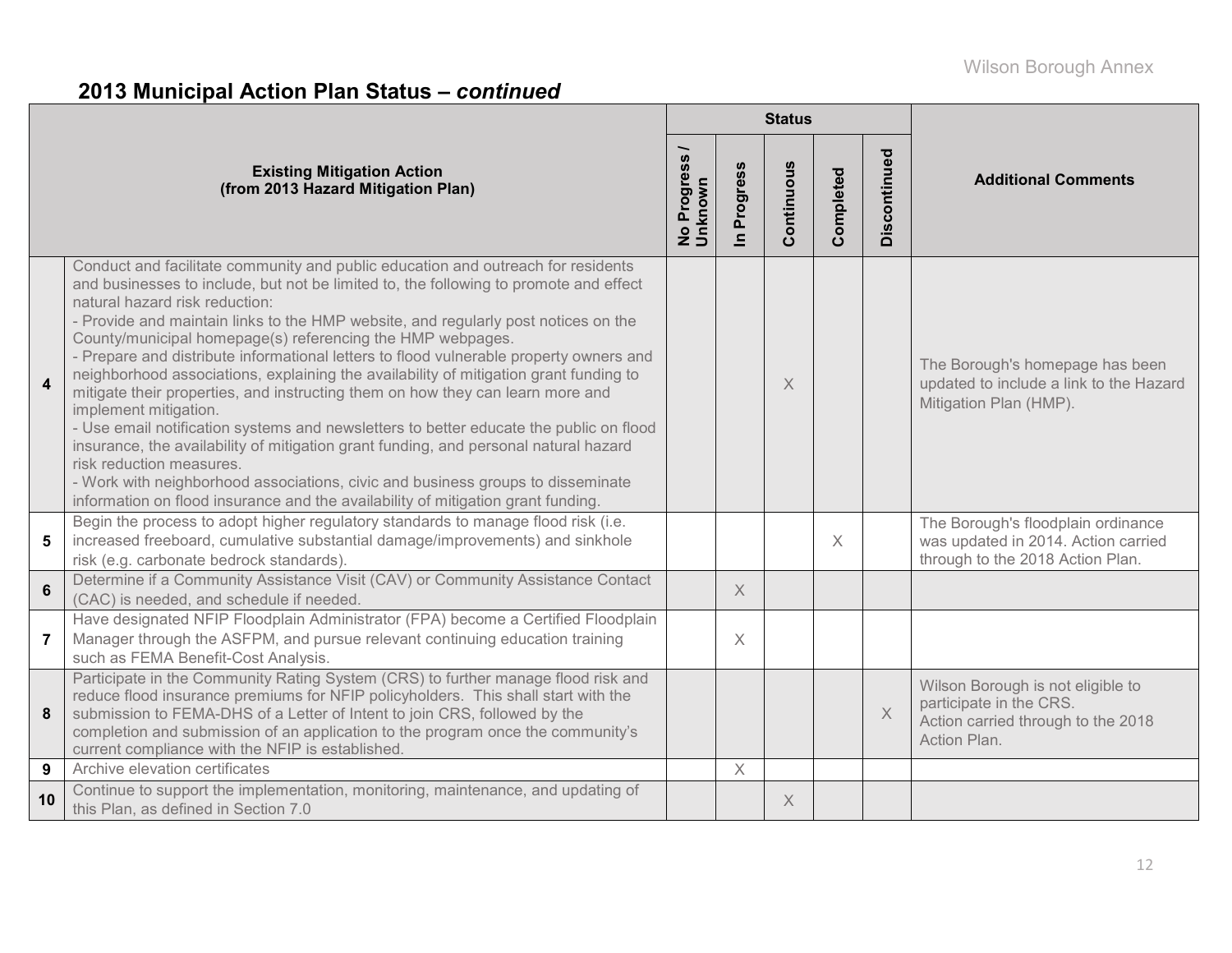### **2013 Municipal Action Plan Status –** *continued*

|    |                                                                                                                                                                                                                                                                                        |                                  |                      | <b>Status</b> |           |                                                            |                            |
|----|----------------------------------------------------------------------------------------------------------------------------------------------------------------------------------------------------------------------------------------------------------------------------------------|----------------------------------|----------------------|---------------|-----------|------------------------------------------------------------|----------------------------|
|    | <b>Existing Mitigation Action</b><br>(from 2013 Hazard Mitigation Plan)                                                                                                                                                                                                                | Progress<br>No Progre<br>Unknown | ပ္ပိ<br>Progres<br>≘ | Continuous    | Completed | ъ<br>Ō<br>$\mathbf{c}$<br>$\tilde{\mathbf{v}}$<br>$\Omega$ | <b>Additional Comments</b> |
| 11 | Complete the ongoing updates of the Comprehensive Emergency Management<br>Plans                                                                                                                                                                                                        |                                  |                      | $\times$      |           |                                                            |                            |
| 12 | Create/enhance/ maintain mutual aid agreements with neighboring communities for<br>continuity of operations.                                                                                                                                                                           |                                  |                      | $\times$      |           |                                                            |                            |
| 13 | Identify and develop agreements with entities that can provide support with<br>FEMA/PEMA paperwork after disasters; qualified damage assessment personnel -<br>Improve post disaster capabilities - damage assessment; FEMA/PEMA paperwork<br>compilation, submissions, record-keeping |                                  | X                    |               |           |                                                            |                            |
| 14 | Work with regional agencies (i.e. County and PEMA) to help develop damage<br>assessment capabilities at the local level through such things as training programs,<br>certification of qualified individuals (e.g. code officials, floodplain managers,<br>engineers).                  |                                  | X                    |               |           |                                                            |                            |

#### **Notes:**

**1.** Actions not carried through to the 2018 Action Plan are so noted.

**2.** To maintain National Flood Insurance Program (NFIP) compliance, actions related to the NFIP were carried through to the 2018 Action Plan even if identified by the municipality as completed.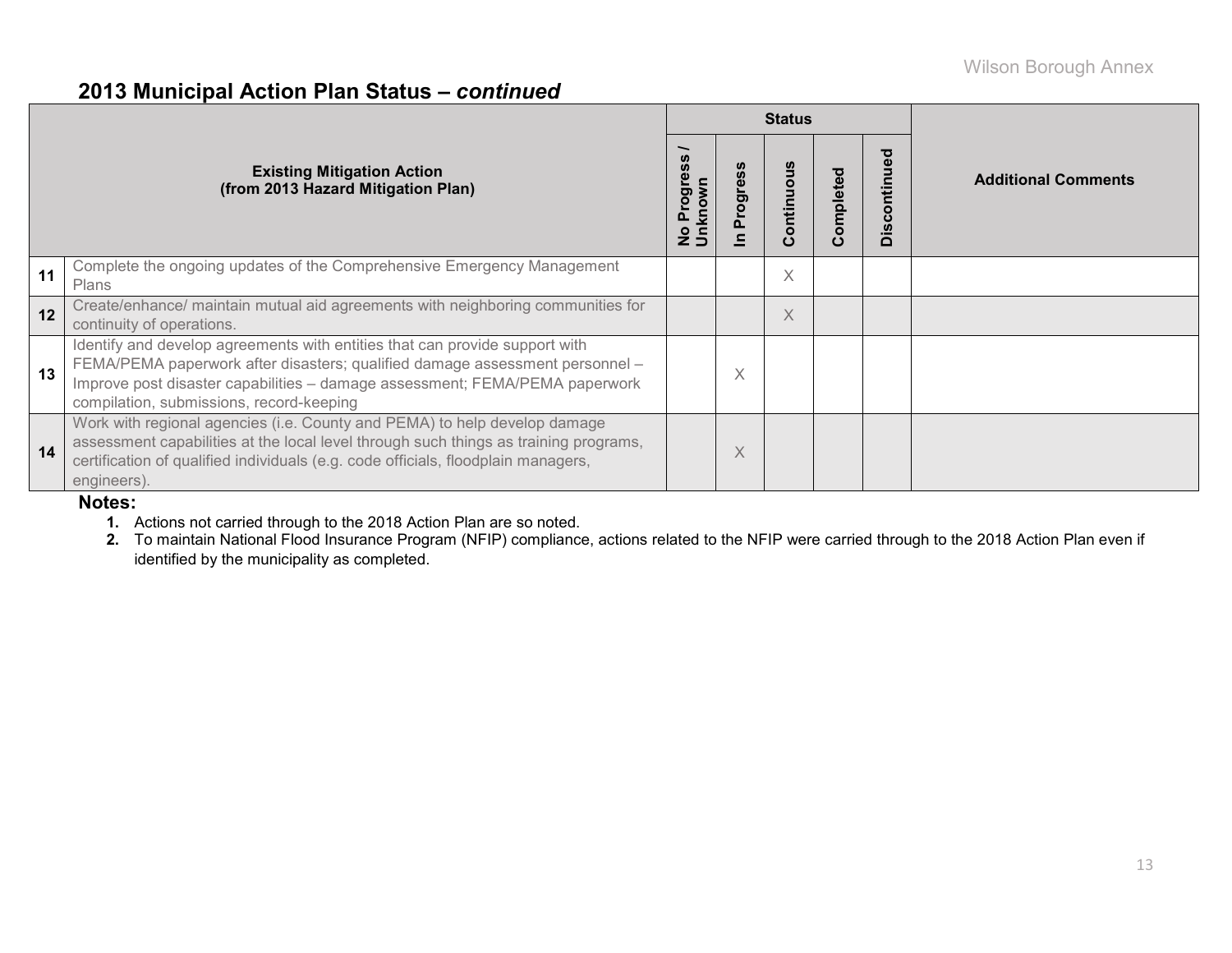# **2018 Mitigation Action Plan**

|                | <b>Mitigation Action</b>                                                                                                                                                                                                                                                                                                                                                                                                                                                                                                           | <b>Mitigation</b><br><b>Technique</b><br>Category | Hazard(s)<br><b>Addressed</b> | <b>Priority</b><br>(H/M/L) | <b>Estimated</b><br>Cost | <b>Potential</b><br><b>Funding</b>                                                                                | <b>Lead Agency</b><br>/ Department                                                                                           | Implementation<br><b>Schedule</b>      | <b>Applies to</b><br>New and / or<br><b>Existing</b><br><b>Structures</b> |
|----------------|------------------------------------------------------------------------------------------------------------------------------------------------------------------------------------------------------------------------------------------------------------------------------------------------------------------------------------------------------------------------------------------------------------------------------------------------------------------------------------------------------------------------------------|---------------------------------------------------|-------------------------------|----------------------------|--------------------------|-------------------------------------------------------------------------------------------------------------------|------------------------------------------------------------------------------------------------------------------------------|----------------------------------------|---------------------------------------------------------------------------|
| $\mathbf 1$    | Retrofit structures located in hazard-<br>prone areas to protect structures<br>from future damage, with repetitive<br>loss and severe repetitive loss<br>properties as priority. Phase 1:<br>Identify appropriate candidates for<br>retrofitting based on cost-<br>effectiveness versus relocation.<br>Phase 2: Where retrofitting is<br>determined to be a viable option,<br>work with property owners toward<br>implementation of that action based<br>on available funding from FEMA and<br>local match availability.           | Structure &<br>Infrastructure                     | Flood                         | Medium-<br>High            | High                     | <b>FEMA</b><br>Mitigation<br>Grant<br>Programs<br>and local<br>budget<br>(or property<br>owner) for<br>cost share | Municipality<br>(via Municipal<br>Engineer/NFIP<br>Floodplain<br>Administrator)<br>with support<br>from PEMA,<br><b>FEMA</b> | Long-term<br>(depending on<br>funding) | Existing                                                                  |
| $\overline{2}$ | Purchase, or relocate structures<br>located in hazard- prone areas to<br>protect structures from future<br>damage, with repetitive loss and<br>severe repetitive loss properties as<br>priority. Phase 1: Identify appropriate<br>candidates for relocation based on<br>cost-effectiveness versus retrofitting.<br>Phase 2: Where relocation is<br>determined to be a viable option,<br>work with property owners toward<br>implementation of that action based<br>on available funding from FEMA and<br>local match availability. | Structure &<br>Infrastructure                     | Flood                         | Medium-<br>High            | <b>High</b>              | <b>FEMA</b><br>Mitigation<br>Grant<br>Programs<br>and local<br>budget<br>(or property<br>owner) for<br>cost share | Municipality<br>(via Municipal<br>Engineer/NFIP<br>Floodplain<br>Administrator)<br>with support<br>from PEMA,<br><b>FEMA</b> | Long-term<br>(depending on<br>funding) | Existing                                                                  |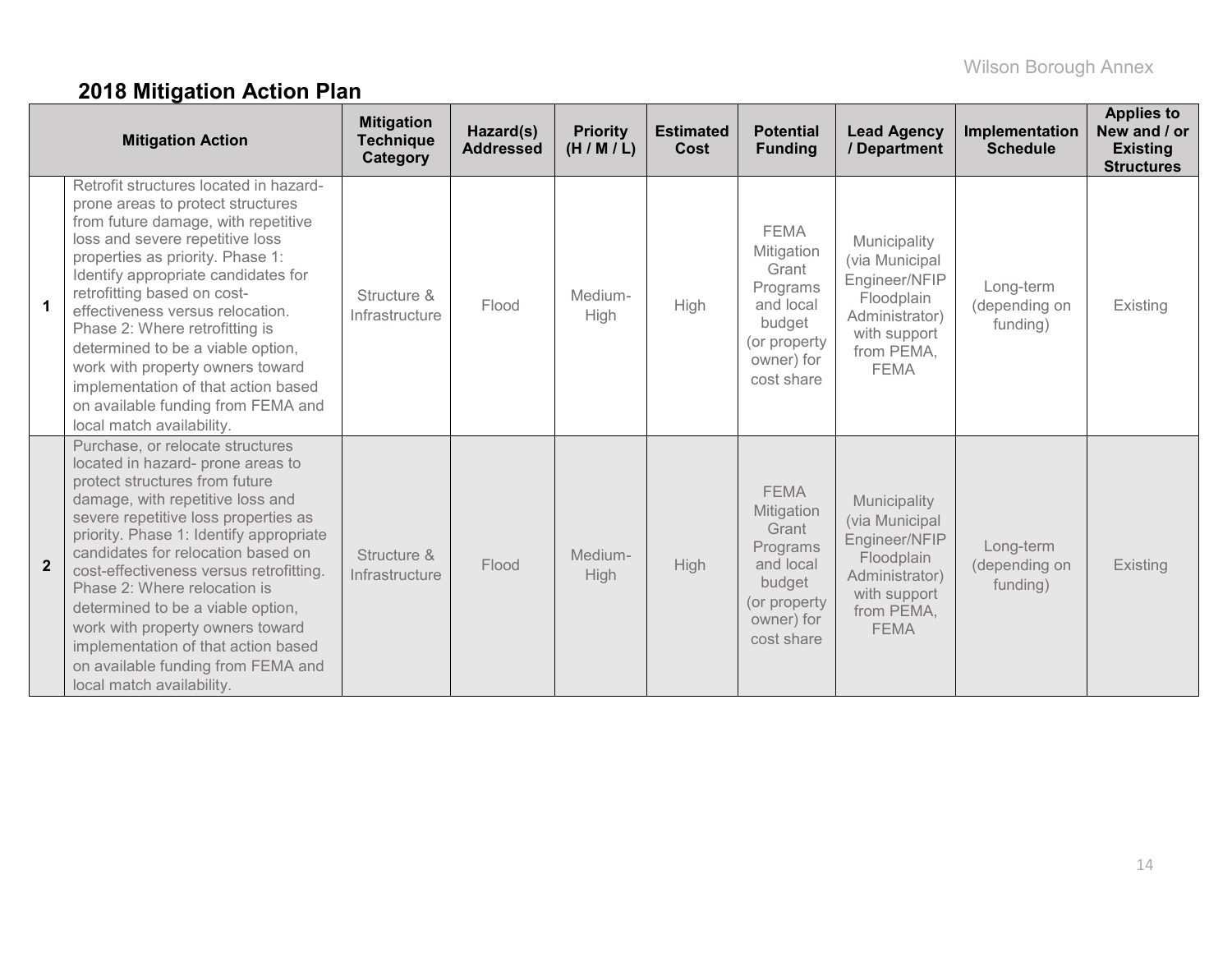|              | <b>Mitigation Action</b>                                                                                                                                                                                                                                                                                                                                                                                                                                                                                                            | <b>Mitigation</b><br><b>Technique</b><br>Category | Hazard(s)<br><b>Addressed</b> | <b>Priority</b><br>(H/M/L) | <b>Estimated</b><br>Cost | <b>Potential</b><br><b>Funding</b> | <b>Lead Agency</b><br>/ Department                                                                                               | Implementation<br><b>Schedule</b> | <b>Applies to</b><br>New and / or<br><b>Existing</b><br><b>Structures</b> |
|--------------|-------------------------------------------------------------------------------------------------------------------------------------------------------------------------------------------------------------------------------------------------------------------------------------------------------------------------------------------------------------------------------------------------------------------------------------------------------------------------------------------------------------------------------------|---------------------------------------------------|-------------------------------|----------------------------|--------------------------|------------------------------------|----------------------------------------------------------------------------------------------------------------------------------|-----------------------------------|---------------------------------------------------------------------------|
| $\mathbf{3}$ | Maintain compliance with and good<br>standing in the NFIP including<br>adoption and enforcement of<br>floodplain management requirements<br>(e.g. regulating all new and<br>substantially improved construction<br>in Special Hazard Flood Areas),<br>floodplain identification and mapping,<br>and flood insurance outreach to the<br>community.<br>Further, continue to meet and/or<br>exceed the minimum NFIP standards<br>and criteria through the following<br>NFIP- related continued compliance<br>actions identified below. | Local plans<br>&<br><b>Regulations</b>            | Flood                         | High                       | Low -<br><b>Medium</b>   | Municipal<br><b>Budget</b>         | Municipality<br>(via Municipal<br>Engineer/NFIP<br>Floodplain<br>Administrator)<br>with support<br>from PEMA,<br><b>ISO FEMA</b> | Ongoing                           | New &<br>Existing                                                         |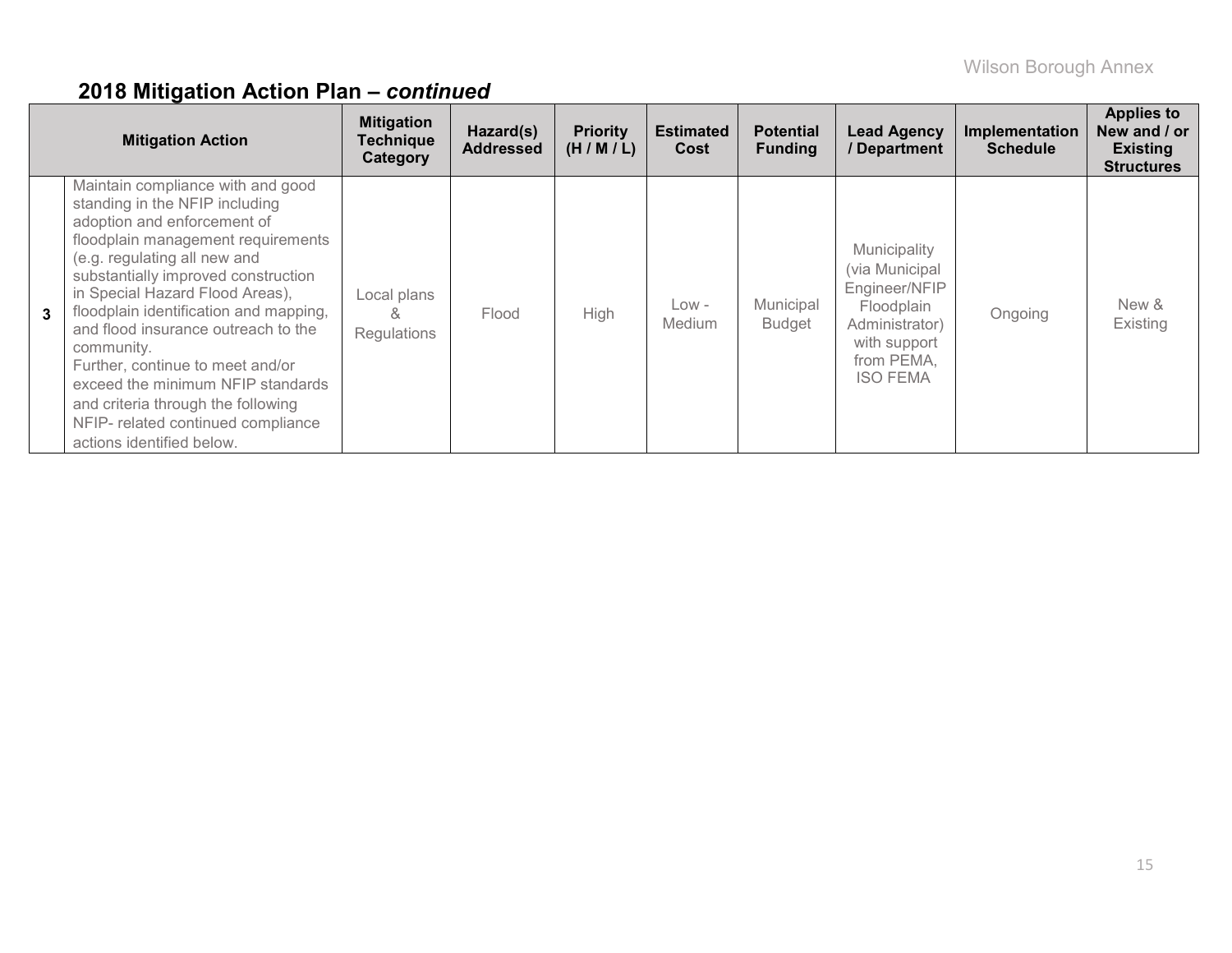|   | <b>Mitigation Action</b>                                                                                                                                                                                                                                                                                                                                                                                                                                                                                                                                                                                                                                                                                                                                                                                                                                                                                                                                                                                                                                                                         | <b>Mitigation</b><br><b>Technique</b><br>Category | Hazard(s)<br><b>Addressed</b> | <b>Priority</b><br>(H/M/L) | <b>Estimated</b><br>Cost | <b>Potential</b><br><b>Funding</b> | <b>Lead Agency</b><br>/ Department | Implementation<br><b>Schedule</b> | <b>Applies to</b><br>New and / or<br><b>Existing</b><br><b>Structures</b> |
|---|--------------------------------------------------------------------------------------------------------------------------------------------------------------------------------------------------------------------------------------------------------------------------------------------------------------------------------------------------------------------------------------------------------------------------------------------------------------------------------------------------------------------------------------------------------------------------------------------------------------------------------------------------------------------------------------------------------------------------------------------------------------------------------------------------------------------------------------------------------------------------------------------------------------------------------------------------------------------------------------------------------------------------------------------------------------------------------------------------|---------------------------------------------------|-------------------------------|----------------------------|--------------------------|------------------------------------|------------------------------------|-----------------------------------|---------------------------------------------------------------------------|
| 4 | Conduct and facilitate community<br>and public education and outreach<br>for residents and businesses to<br>include, but not be limited to, the<br>following to promote and effect<br>natural hazard risk reduction:<br>- Provide and maintain links to the<br>HMP website, and regularly post<br>notices on the County/municipal<br>homepage(s) referencing the HMP<br>webpages.<br>- Prepare and distribute informational<br>letters to flood vulnerable property<br>owners & neighborhood associations,<br>explaining the availability of<br>mitigation grant funding to mitigate<br>their properties, and instructing them<br>on how they can learn more and<br>implement mitigation.<br>- Use email notification systems and<br>newsletters to better educate the<br>public on flood insurance, the<br>availability of mitigation grant funding,<br>and personal natural hazard risk<br>reduction measures.<br>- Work with neighborhood<br>associations, civic and business<br>groups to disseminate information on<br>flood insurance and the availability of<br>mitigation grant funding. | Education<br>& Awareness                          | All Hazards                   | High                       | Low-<br>Medium           | Municipal<br><b>Budget</b>         | Municipality<br>with support       | Short-term                        | N/A                                                                       |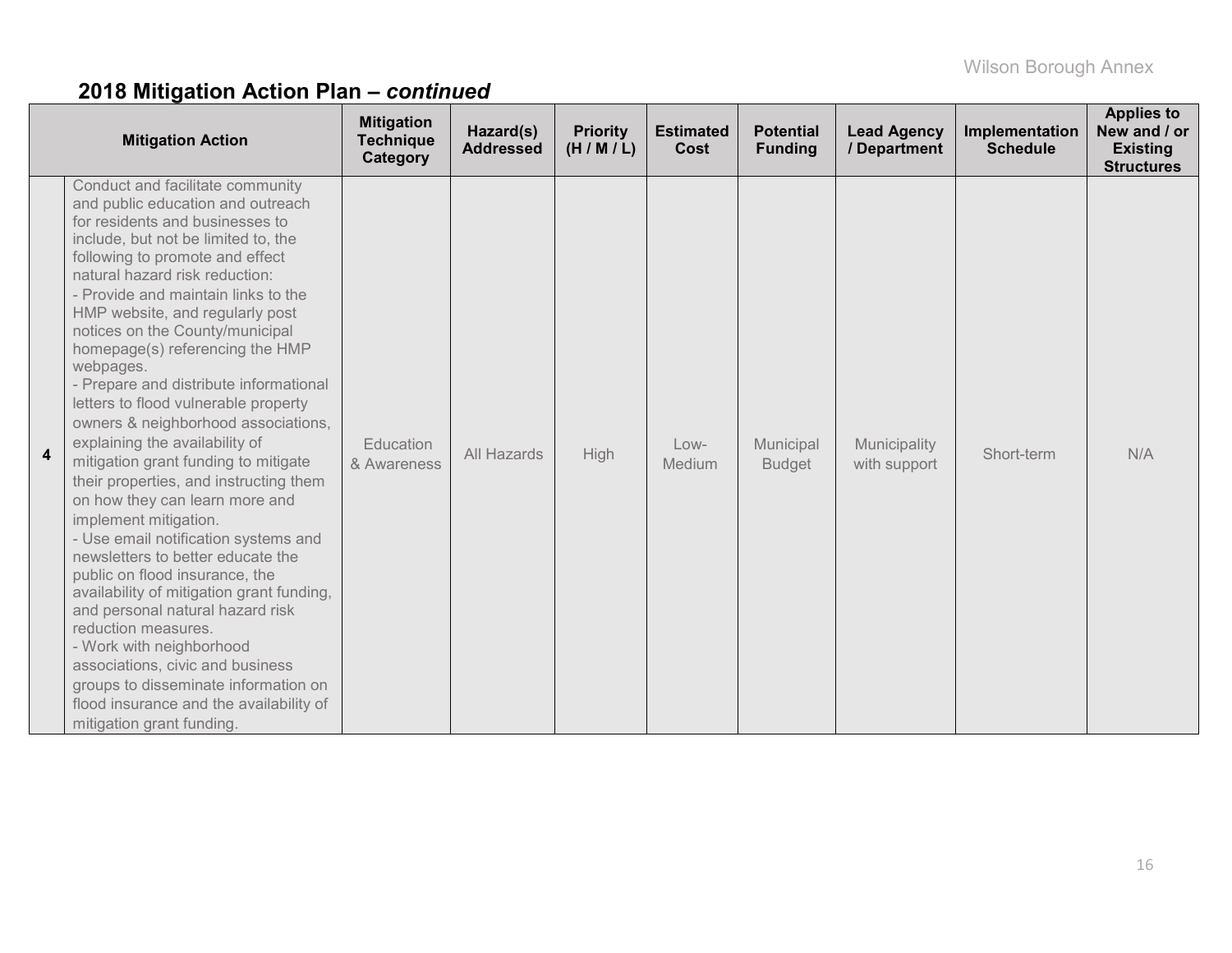|                | <b>Mitigation Action</b>                                                                                                                                                                                                                                                                                                                                                                                     | <b>Mitigation</b><br><b>Technique</b><br>Category | Hazard(s)<br><b>Addressed</b>      | <b>Priority</b><br>(H/M/L) | <b>Estimated</b><br><b>Cost</b> | <b>Potential</b><br><b>Funding</b> | <b>Lead Agency</b><br>/ Department                                                                                           | Implementation<br><b>Schedule</b>       | <b>Applies to</b><br>New and / or<br><b>Existing</b><br><b>Structures</b> |
|----------------|--------------------------------------------------------------------------------------------------------------------------------------------------------------------------------------------------------------------------------------------------------------------------------------------------------------------------------------------------------------------------------------------------------------|---------------------------------------------------|------------------------------------|----------------------------|---------------------------------|------------------------------------|------------------------------------------------------------------------------------------------------------------------------|-----------------------------------------|---------------------------------------------------------------------------|
| 5              | Begin and/or continue the process to<br>adopt higher regulatory standards to<br>manage flood risk (i.e. increased<br>freeboard, cumulative substantial<br>damage/improvements) and sinkhole<br>risk (e.g. carbonate bedrock<br>standards).                                                                                                                                                                   | Local plans<br>&<br>Regulations                   | Flood;<br>Subsidence/<br>Sinkholes | High                       | Low                             | Municipal<br><b>Budget</b>         | Municipality<br>(via Municipal<br>Engineer/NFIP<br>Floodplain<br>Administrator)<br>with support<br>from PEMA,<br><b>FEMA</b> | Short-term                              | New &<br>Existing                                                         |
| $6\phantom{1}$ | Determine if a Community Assistance<br>Visit (CAV) or Community Assistance<br>Contact (CAC) is needed, and<br>schedule if needed.                                                                                                                                                                                                                                                                            | Local plans<br>&<br>Regulations                   | Flood                              | Medium                     | Low                             | Municipal<br><b>Budget</b>         | <b>NFIP</b><br>Floodplain<br>Administrator<br>with support<br>from PA DEP,<br>PEMA, FEMA                                     | Short-term                              | N/A                                                                       |
| $\overline{7}$ | Have designated NFIP Floodplain<br>Administrator (FPA) become a<br>Certified Floodplain Manager through<br>the ASFPM and/or pursue relevant<br>continuing education training such as<br>FEMA Benefit-Cost Analysis.                                                                                                                                                                                          | Local plans<br>$\lambda$<br>Regulations           | Flood                              | High                       | Low                             | Municipal<br><b>Budget</b>         | <b>NFIP</b><br>Floodplain<br>Administrator                                                                                   | Short-term<br>(depending on<br>funding) | N/A                                                                       |
| 8              | Participate in the Community Rating<br>System (CRS) to further manage<br>flood risk and reduce flood insurance<br>premiums for NFIP policyholders.<br>This shall start with the submission to<br>FEMA-DHS of a Letter of Intent to<br>join CRS, followed by the completion<br>and submission of an application to<br>the program once the community's<br>current compliance with the NFIP is<br>established. | Local plans<br>$\alpha$<br>Regulations            | Flood                              | Medium                     | Low                             | Municipal<br><b>Budget</b>         | <b>NFIP</b><br>Floodplain<br>Administrator<br>with support<br>from PA DEP,<br>PEMA, FEMA                                     | Short-term                              | N/A                                                                       |
| 9              | Obtain and archive elevation<br>certificates for NFIP compliance.                                                                                                                                                                                                                                                                                                                                            | Local plans<br>&<br>Regulations                   | Flood                              | High                       | Low                             | Municipal<br><b>Budget</b>         | <b>NFIP</b><br>Floodplain<br>Administrator                                                                                   | Ongoing                                 | N/A                                                                       |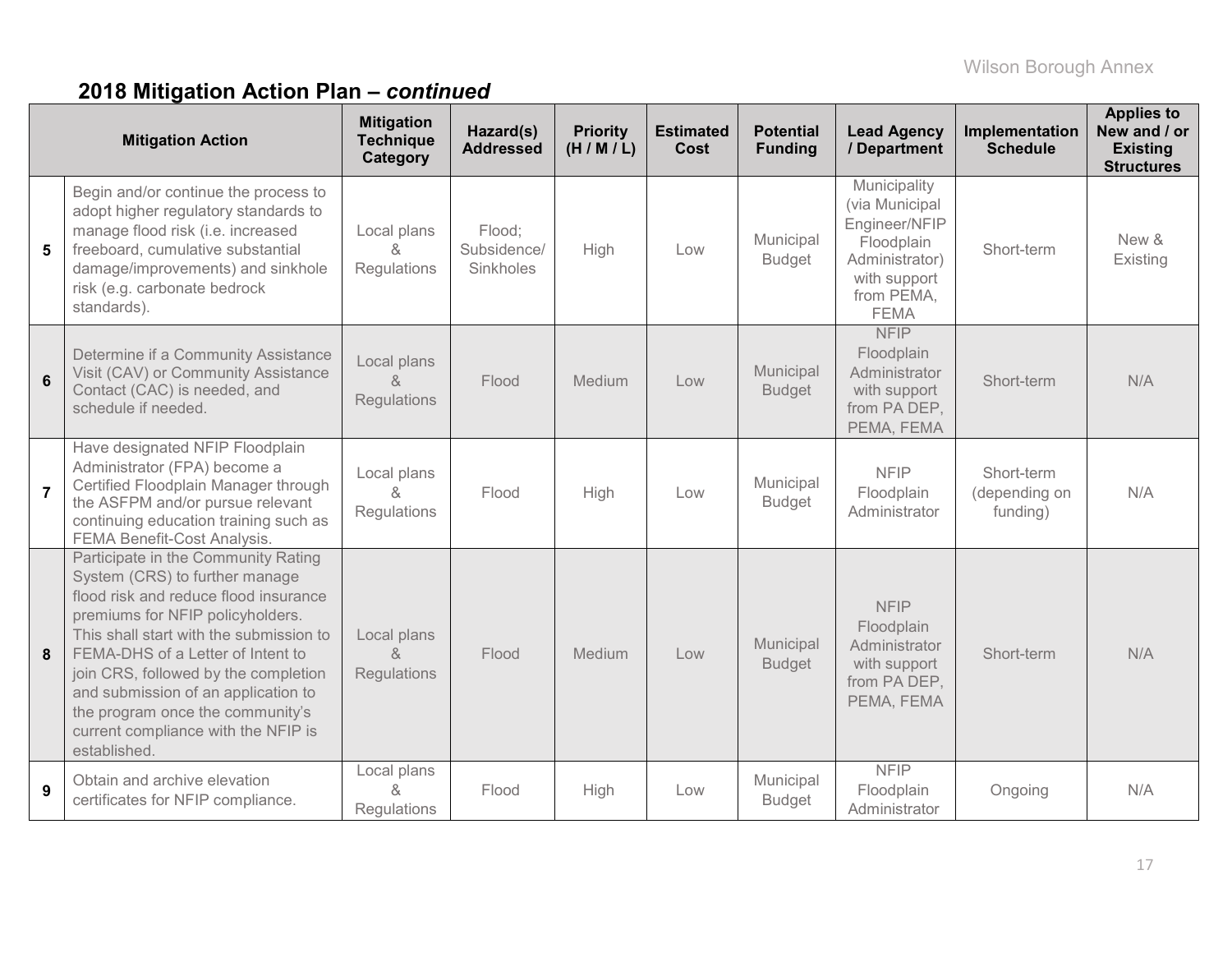|    | <b>Mitigation Action</b>                                                                                                                                                                                                                                             | <b>Mitigation</b><br><b>Technique</b><br>Category | Hazard(s)<br><b>Addressed</b> | <b>Priority</b><br>(H/M/L) | <b>Estimated</b><br>Cost                  | <b>Potential</b><br><b>Funding</b>                                                                        | <b>Lead Agency</b><br>/ Department                                                                                                                                        | Implementation<br><b>Schedule</b> | <b>Applies to</b><br>New and / or<br><b>Existing</b><br><b>Structures</b> |
|----|----------------------------------------------------------------------------------------------------------------------------------------------------------------------------------------------------------------------------------------------------------------------|---------------------------------------------------|-------------------------------|----------------------------|-------------------------------------------|-----------------------------------------------------------------------------------------------------------|---------------------------------------------------------------------------------------------------------------------------------------------------------------------------|-----------------------------------|---------------------------------------------------------------------------|
| 10 | Continue to support the<br>implementation, monitoring,<br>maintenance, and updating of this<br>Plan, as defined in Section 7.0                                                                                                                                       | All<br>Categories                                 | All Hazards                   | High                       | $Low -$<br>High (for<br>5-year<br>update) | Municipal<br>Budget,<br>possibly<br><b>FEMA</b><br>Mitigation<br>Grant<br>Funding for<br>5-year<br>update | Municipality<br>(via mitigation<br>planning point<br>of contacts)<br>with support<br>from Planning<br>Partners<br>(through their<br>Points of<br>Contact),<br><b>PEMA</b> | Ongoing                           | New &<br>Existing                                                         |
| 11 | Complete the ongoing updates of the<br><b>Comprehensive Emergency</b><br><b>Management Plans</b>                                                                                                                                                                     | Local plans<br>&<br><b>Regulations</b>            | All Hazards                   | High                       | Low                                       | Municipal<br><b>Budget</b>                                                                                | Municipality<br>with support<br>from PEMA                                                                                                                                 | Ongoing                           | New &<br>Existing                                                         |
| 12 | Create/enhance/maintain mutual aid<br>agreements with neighboring<br>communities for continuity of<br>operations.                                                                                                                                                    | All<br>Categories                                 | All Hazards                   | High                       | Low                                       | Municipal<br><b>Budget</b>                                                                                | Municipality<br>with support<br>from<br>surrounding<br>municipalities<br>and County                                                                                       | Ongoing                           | New &<br><b>Existing</b>                                                  |
| 13 | Develop and maintain capabilities to<br>process FEMA/PEMA paperwork<br>after disasters; qualified damage<br>assessment personnel - Improve<br>post-disaster capabilities - damage<br>assessment; FEMA/PEMA paperwork<br>compilation, submissions, record<br>keeping. | Education<br>& Awareness                          | All Hazards                   | Medium                     | Medium                                    | Municipal<br><b>Budget</b>                                                                                | Municipality<br>with support<br>from County,<br>PEMA, FEMA                                                                                                                | Short-term                        | N/A                                                                       |